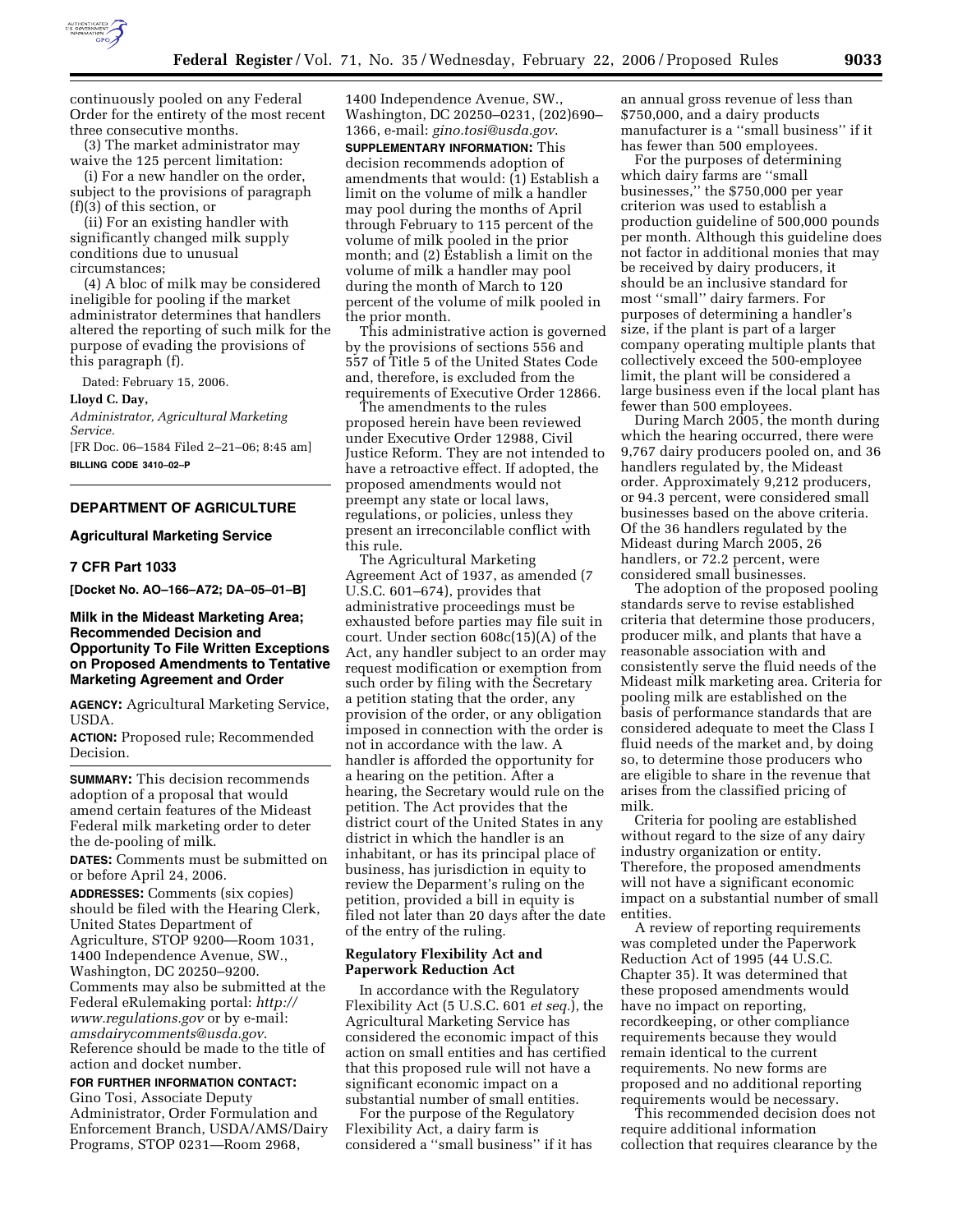Office of Management and Budget (OMB) beyond currently approved information collection. The primary sources of data used to complete the approved forms are routinely used in most business transactions. The forms require only a minimal amount of information which can be supplied without data processing equipment or a trained statistical staff. Thus, the information collection and reporting burden is relatively small. Requiring the same reports for all handlers does not significantly disadvantage any handler that is smaller than the industry average.

No other burdens are expected to fall on the dairy industry as a result of overlapping Federal rules. This rulemaking proceeding does not duplicate, overlap, or conflict with any existing Federal rules.

Interested parties are invited to submit comments on the probable regulatory and informational impact of this proposed rule on small entities. Also, parties may suggest modifications of this proposal for the purpose of tailoring their applicability to small businesses.

# **Prior Documents in This Proceeding**

*Notice of Hearing:* Issued February 14, 2005; published February 17, 2005 (70 FR 8043).

*Amended Notice of Hearing:* Issued March 1, 2005; published March 3, 2005 (70 FR 10337).

*Tentative Partial Decision:* Issued July 21, 2005; published July 27, 2005 (70 FR 43335).

*Interim Final Rule:* Issued September 20, 2005; published September 26, 2005 (70 FR 56111).

#### **Preliminary Statement**

Notice is hereby given of the filing with the Hearing Clerk of this recommended decision with respect to proposed amendments to the tentative marketing agreement and the order regulating the handling of milk in the Mideast marketing area. This notice is issued pursuant to the provisions of the Agricultural Marketing Agreement Act (AMAA) and the applicable rules of practice and procedure governing the formulation of marketing agreements and marketing orders (7 CFR part 900).

Interested parties may file written exceptions to this decision with the Hearing Clerk, U.S. Department of Agriculture, STOP 9200—Room 1031, 1400 Independence Avenue, SW., Washington DC 20250–9200, by the 60th day after publication of this decision in the **Federal Register**. Six (6) copies of the exceptions should be filed. All written submissions made pursuant

to this notice will be made available for public inspection at the Office of the Hearing Clerk during regular business hours (7 CFR 1.27(b)).

The hearing notice specifically invited interested persons to present evidence concerning the probable regulatory and informational impact of the proposals on small businesses. Some evidence was received that specifically addressed these issues, and some of the evidence encompassed entities of various sizes.

A public hearing was held upon proposed amendments to the marketing agreement and the order regulating the handling of milk in the Mideast marketing area. The hearing was held, pursuant to the provisions of the Agricultural Marketing Agreement Act of 1937 (AMAA), as amended (7 U.S.C. 601–674), and the applicable rules of practice and procedure governing the formulation of marketing agreements and marketing orders (7 CFR Part 900).

The proposed amendments set forth below are based on the record of a public hearing held at Wooster, Ohio, on March 7–10, 2005, pursuant to a notice of hearing issued February 14, 2005, published February 17, 2005, (70 FR 8043) and a amended notice of hearing issued March 1, 2005, and published March 3, 2005 (70 FR 10337).

The material issues on the record of hearing relate to:

## 1. Pooling standards

- A. Establish pooling limits.
- B. Producer definition.
- 2. Transportation Credits.

## **Findings and Conclusions**

This recommended decision specifically addresses proposals published in the hearing notice as Proposals 4, 5, 6, 7, and 8 which seek to establish a limit on the volume of milk that can be pooled on the order; Proposal 9 which seeks to establish transportations credits; and features of Proposal 3 intended to clarify the *Producer* definition by providing a definition of ''temporary loss of Grade A approval.'' Proposals which sought to change the performance standards of the order, Proposals 1 and 2, were addressed in a tentative partial decision published on July 27, 2005 (70 FR 43335). The portion of Proposal 3 that sought to amend the number of days a producer needs to deliver milk to a distributing plant before the milk of the producer is eligible for diversion was abandoned by the proponents at the hearing. No further reference to that portion of Proposal 3 will be made.

The following findings and conclusions on the material issues are based on evidence presented at the hearing and the record thereof:

## **1. Pooling Standards**

# *A. Establishing Pooling Limits*

#### Preliminary Statement

Federal milk marketing orders rely on the tools of classified pricing and marketwide pooling to assure an adequate supply of milk for fluid (Class I) use and to provide for the equitable sharing of the revenues arising from the classified pricing of milk. Classified pricing assigns a value to milk according to how the milk is used. Regulated handlers who buy milk from dairy farmers are charged class prices according to how they use the farmer's milk. Dairy farmers are then paid a weighted average or ''blend'' price. The blend price that dairy farmers are paid for their milk is derived through the marketwide pooling of all class uses of milk in a marketing area. Thus each producer receives an equal share of each use class of milk and is indifferent as to the actual Class for which the milk was used. The Class I price is usually the highest class price for milk. Historically, the Class I use of milk provides the additional revenue to a marketing area's total classified use value of milk.

The series of Class prices that are applicable for any given month are not announced simultaneously. The Class I price and the Class II skim milk price are announced prior to the beginning of the month for which they will be effective. Class prices for milk in all other uses are not determined until on or before the 5th day of the following month. The Class I price is determined by adding a differential value to the higher of either an advanced Class III or Class IV value. These values are calculated based on formula using the National Agricultural Statistics Service (NASS) survey prices of cheese, butter, and nonfat dried milk powder for the first two weeks of the prior month. For example, the Class I price for August is announced in late July and is based on the higher of the Class III or IV value computed using NASS commodity price surveys for the first two weeks of July.

The Class III and IV prices for the month are determined and announced after the end of the month based on the NASS survey prices for the selected dairy commodities during the month. For example, the Class III and IV prices for August are based on NASS survey commodity prices during August. A large increase in the NASS survey price for the selected dairy commodities from one month to the next can result in the Class III or IV price exceeding the Class I price. This occurrence is commonly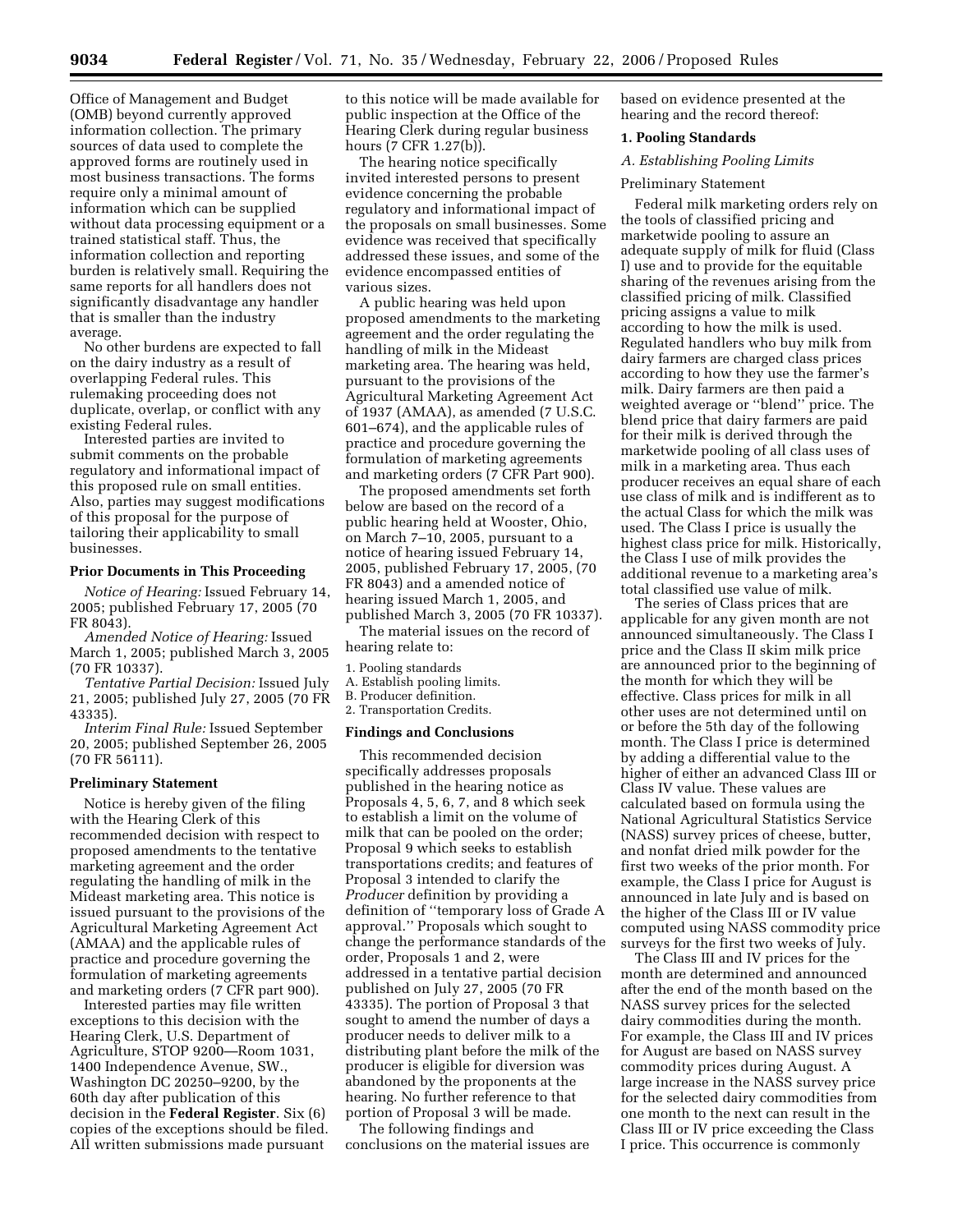referred to by the dairy industry as a ''Class price inversion.'' A producer price inversion generally refers to when the Class III or IV price exceeds the average classified use value, or blend price, of milk for the month. Price inversions have occurred with increasing frequency in Federal milk orders since the current pricing plan was implemented on January 1, 2000, despite efforts made during Federal Order Reform to reduce such occurrences. Price inversions can create an incentive for dairy farmers and manufacturing handlers who voluntarily participate in the marketwide pooling of milk to elect not to pool their milk on the order. Class I handlers do not have this option; their participation in the marketwide pool is mandatory.

The producer price differential, or PPD, is the difference between the Class III price and the weighted average value of all Classes. In essence, the PPD is the dairy farmer's share of the additional/ reduced revenues associated with the Class I, II, and IV milk pooled in the market. If the value of Class I, II, and IV milk in the pool is greater than the Class III value, dairy farmers receive a positive PPD. However, a negative PPD can occur if the value of the Class III milk in the pool exceeds the value of the remaining classes of milk in the pool. This can occur as a result of the price inversions discussed above.

The Mideast Federal order operates a marketwide pool. The Order contains pooling provisions which specify criteria that, if met, allow dairy farmers to share in the benefits that arise from classified pricing through pooling. The equalization of all class prices among handlers regulated by an order is accomplished through a mechanism known as the producer settlement fund (PSF). Typically, Class I handlers pay the difference between the blend price and their use-value of milk into the PSF. Manufacturing handlers typically receive a draw from the PSF, usually the difference between the Class II, III or IV price and the blend price. In this way, all handlers pay the Class value for milk and all dairy farmer suppliers receive at least the order's blend price.

When manufacturing class prices of milk are high enough to result in a usevalue of milk for a handler that is higher than the blend price, handlers of manufacturing milk may choose to not pool their milk receipts. Opting to not pool their milk receipts allows these handlers to avoid the obligation of paying into the PSF. The choice by a manufacturing handler to not pool their milk receipts is commonly referred to in the dairy industry as ''de-pooling.'' When the blend price rises above the

manufacturing class use-values of milk these same handlers again opt to pool their milk receipts. This is often referred to as ''re-pooling.'' The ability of manufacturing handlers to de-pool and re-pool manufacturing milk is viewed by some market participants as being inequitable to both producers and handlers.

## The ''De-Pooling'' Proposals

Proponents are in agreement that milk marketing orders should contain provisions that will tend to limit the practice of de-pooling. Five proposals intending to limit the de-pooling of milk were considered in this proceeding. The proposals offered different degrees of deterrence against de-pooling by establishing limits on the amount of milk that can be re-pooled. The proponents of these five proposals are generally of the opinion that de-pooling erodes equity among producers and handlers, undermines the orderly marketing of milk and is detrimental to the Federal order system.

Two different approaches on how to best limit de-pooling are represented by these five proposals. The first approach, published in the hearing notice as Proposals 6 and 7, addresses de-pooling by limiting the volume of milk a handler can pool in a month to a specified percentage of what the handler pooled in the prior month. The second approach, published in the hearing notice as Proposals 4, 5 and 8, addresses de-pooling by establishing what is commonly referred to as a ''dairy farmer for other markets'' provision. These proposals would require milk of a producer that was de-pooled to not be able to be re-pooled by that producer for a defined time period. All proponents agreed that none of the proposals would completely eliminate de-pooling, but would likely deter the practice.

Of the five proposals received that would limit de-pooling, this decision recommends adoption of Proposal 7 as modified in post-hearing briefs, offered by Dairy Farmers of America and Michigan Milk Producers Association (DFA/MMPA). DFA/MMPA are Capper-Volstead cooperatives who pool milk on the Mideast market. Specifically, adoption of Proposal  $\bar{7}$  will limit the volume of milk a handler could pool during the months of April through February to no more than 115 percent of the volume of milk pooled in the prior month, and limit the volume of milk a handler could pool in the month of March to 120 percent of the volume of milk pooled in the month prior. Milk diverted to nonpool plants in excess of these limits will not be pooled. Milk shipped to pool distributing plants will

not be subject to the 115 or 120 percent limitation. Milk pooled on another Federal Order during the previous three consecutive months would not be subject to the 115 or 120 percent limitation. The 115 or 120 percent limitation may be waived at the discretion of the Market Administrator for a new handler on the order or for an existing handler whose milk supply changes due to unusual circumstances.

As published in the hearing notice, Proposal 6, offered by Ohio Dairy Producers (ODP) and Ohio Farmers Union (OFU), was virtually identical to Proposal 7. ODP is an organization of independent Ohio dairy farmers and agriculture businesses that work to increase the productivity and profitability of dairy farmers. OFU is an organization whose members include dairy farmers pooled on the Mideast order. Proposal 6 would limit the volume of milk a handler could pool in a month to 115 percent of the volume of milk pooled in the prior month. The proposal does not contain a separate pooling standard for the month of March. Milk shipped to pool distributing plants, or milk pooled on another Federal order during the preceding six months, would not be subject to the 115 percent standard. The proposal would grant authority to the Market Administrator to increase or decrease the 115 percent standard.

As published in the hearing notice, Proposals 4, 5 and 8 address de-pooling by establishing defined time periods during which de-pooled milk could not be pooled. Proposal 4, also offered by ODP and OFU, would require an annual pooling commitment by a handler to the market. The proposal specified that if the milk of a producer was not pooled during a month, or any of the preceding eleven months, the equivalent of at least 10 day's milk production of the dairy farmer would need to be delivered to a pool distributing plant during the month in order for all the milk of the dairy farmer for that month to be pooled. Proposal 4 is not recommended for adoption.

Proposal 5, offered by Continental Dairy Products (Continental), would limit the ability to pool the milk of a producer if such milk had not been pooled during the previous 12 months. Continental is a Capper-Volstead cooperative whose member's milk is pooled on the Mideast order. Proposal 5 is not recommended for adoption.

Proposal 8, offered by Dean Foods Company (Dean), would not permit repooling for a 2 to 7 month period for milk that had been de-pooled. Dean is a handler that distributes fluid milk products within the Mideast marketing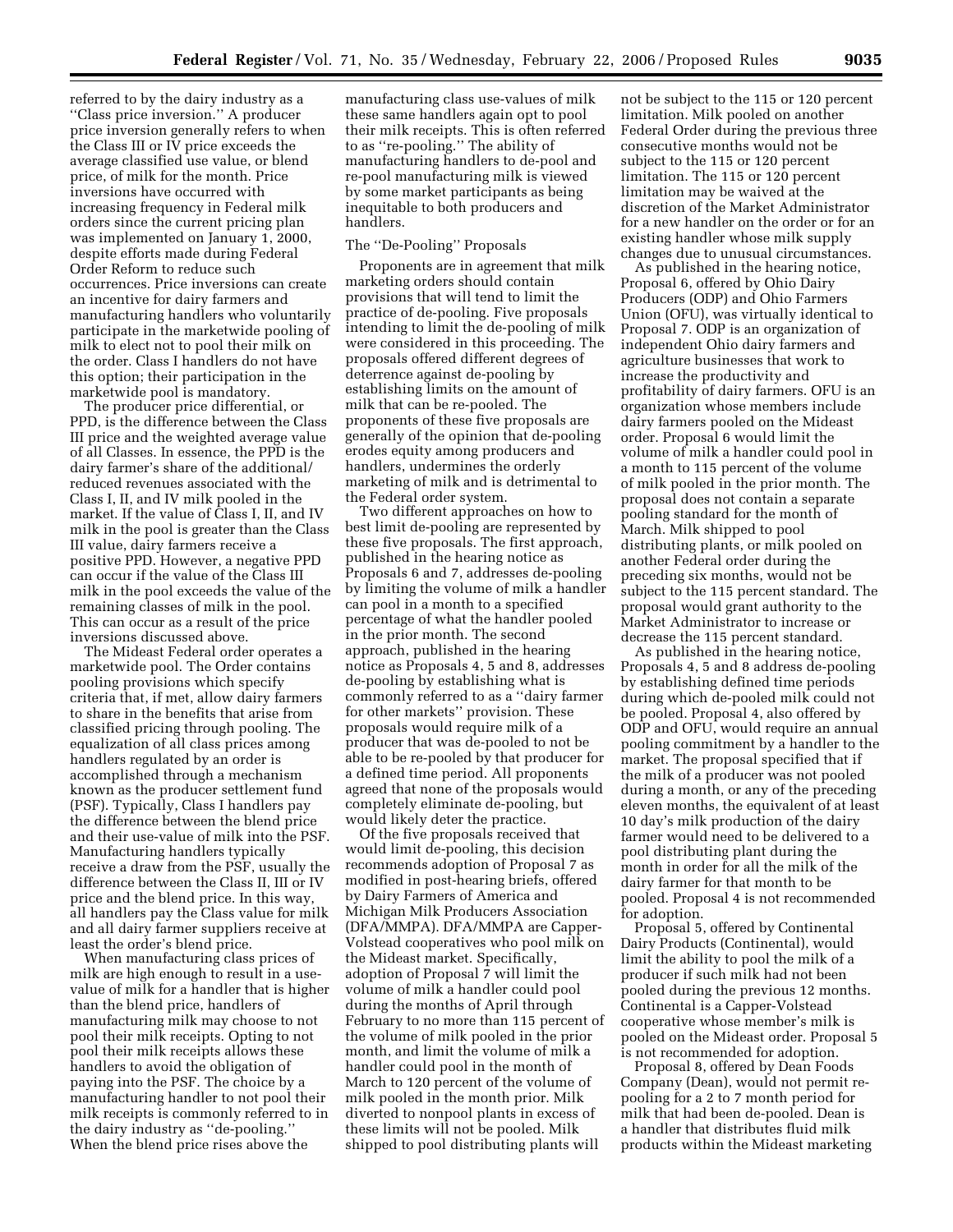area. Under Proposal 8, if a producer's milk were de-pooled in any of the months of February through June, or during any of the preceding three months, or during any of the preceding months of July through January, the equivalent of at least 10 day's milk production would need to be physically received at a pool distributing plant in the order to pool all of the dairy farmer's production for the month. Additionally, if the milk of a dairy farmer is de-pooled in any of the months of July through January, or in a preceding month, at least 10 day's milk production of the dairy farmer would need to be delivered to a pool distributing plant to have all the milk of the dairy farmer pooled for the month. Proposal 8 is not recommended for adoption.

While Proposals 4, 5 or 8 are not recommended for adoption, to the extent that these proposals offered alternative methods to deter the practice of de-pooling, adoption of Proposals 6 and 7 essentially accomplishes this objective.

The proponents of Proposals 4, 5, 6, 7 and 8 are all of the opinion that current inadequate pooling standards enable manufacturing handlers to depool milk and immediately re-pool milk the following month and are in need of revision. According to the proponents, the Mideast blend price is lowered when large volumes of higher valued milk used for manufacturing is depooled as well as when the large volumes of de-pooled milk returns to the pool. Furthermore, the witnesses argued that de-pooling handlers do not have to account to the Mideast pool at classified prices and therefore face different costs than their similarly situated pooling competitors. While all proponents insisted that the pooling standards of the order need to be amended to ensure producer and handler equity, their opinions differed only on how to best meet this end.

The current *Producer milk* provision of the Mideast order considers the milk of a dairy farmer to be producer milk when it has been received at a pool plant of the order. A producer must deliver 2 day's milk production to a pool plant during each of the months of August through November so that all the milk of a producer will be eligible to be pooled throughout the year. Once the standard has been met, the milk of a producer is eligible to be diverted to nonpool plants and continue to be priced under the terms of the order. A pool plant cannot divert more than 50 percent of its total producer milk receipts to nonpool plants during each of the months of August through February and 60 percent during each of

the months of March through July. Milk that is subject to inclusion in another marketwide equalization program operated by another government entity is not considered producer milk. The order currently does not limit a handler's ability to de-pool manufacturing uses of milk.

A witness appearing on behalf of Continental testified in support of Proposal 5. The witness was of the opinion that pooling provisions should limit a handler's ability to de-pool their milk receipts at will and with little consequence. The witness testified that Proposal 5 would prohibit a handler from pooling the milk of a producer that had been de-pooled during the previous 11 months. The witness characterized Proposal 5 as an adequate deterrent to handlers de-pooling large volumes of milk for short term financial gain. The witness added that adoption of Proposal 5 would provide adequate safeguards for new producers on the order or producers who may temporarily lose Grade A status to pool their milk without penalty.

A post-hearing brief submitted on behalf of Continental reiterated their support for the adoption of Proposal 5. The brief stressed that de-pooling leads to the inequitable sharing of revenues amongst producers and therefore should be dealt with in the most stringent manner. Continental argued that adoption of any proposal that would allow handlers to continue to de-pool any percentage of their milk receipts supports the concept that de-pooling is an acceptable practice. Continental vigorously opposed any level of depooling and insisted that adoption of Proposal 5 was the only appropriate proposal to re-establish equity in the marketplace.

A witness appearing on behalf of ODP testified in support of Proposals 4 and 6. According to the witness, over 1.3 billion pounds of milk was de-pooled during April and May 2004 reducing the value of the marketwide pool by \$21.3 million. The ODP witness insisted that pooling standards should ensure that producer milk which regularly supplies the needs of the fluid market does not receive a lower blend price when manufacturing handlers opt to not pool their milk receipts. The witness noted that Federal order hearings have been held in the Central and Upper Midwest markets to address de-pooling. The witness stressed that if the ability of manufacturing handlers to not pool their milk receipts is eliminated in the Central and Upper Midwest markets, it may add to the volume of de-pooled milk in the Mideast market. The witness was of the opinion that adoption of

either Proposal 4 or Proposal 6 would best solve the inequities created from de-pooling.

A witness appearing on behalf of Dean testified in support of Proposal 4. The witness asserted that the intent of the Federal order system is to ensure a sufficient supply of milk for fluid use and provide for uniform payments to producers who stand ready, willing, and able to serve the fluid market regardless of how the milk of any individual is utilized. The Dean witness testified that provisions allowing manufacturing handlers the option to participate or not participate in the pool causes inequities between handlers.

The Dean witness was of the opinion that de-pooling causes inequities between handlers and undermines the order's ability to provide for a stable milk supply to meet Class I demand. The inequity, the witness said, is that all handlers do not have the same ability to pool and de-pool; fluid handlers are required to pool their milk receipts while manufacturing handlers have the option of pooling their milk receipts. The witness was of the opinion that this difference in pooling options creates cost inequities between handlers since a fluid handler must always account to the pool at classified use values while manufacturing handlers may not.

The Dean witness also explained how de-pooling leads to inequities between producers. The witness used a hypothetical example of two cooperatives—Cooperative A that delivers 50 percent of its milk receipts to distributing plants and Cooperative B who delivers 30 percent of its milk receipts to distributing plants. Cooperative A, the witness said, is always at a disadvantage when a price inversion occurs because they can only de-pool 50 percent of their milk receipts because the milk delivered to distributing plants must be pooled. However, the witness said, Cooperative B can de-pool 70 percent of their milk receipts because only 30 percent is delivered to distributing plants. Therefore, the witness concluded, Cooperative B is able to pay a higher price to its dairy farmer suppliers since it is able to de-pool an additional 20 percent of its total milk receipts that Cooperative A cannot.

The Dean witness stressed that hearings have been held in other Federal orders to consider proposals seeking to deter de-pooling and urged the Department to adopt provisions to prevent milk from opportunistically pooling on the Mideast order. In the opinion of the Dean witness, Proposal 4 is the most appropriate solution to deter the de-pooling of milk because it creates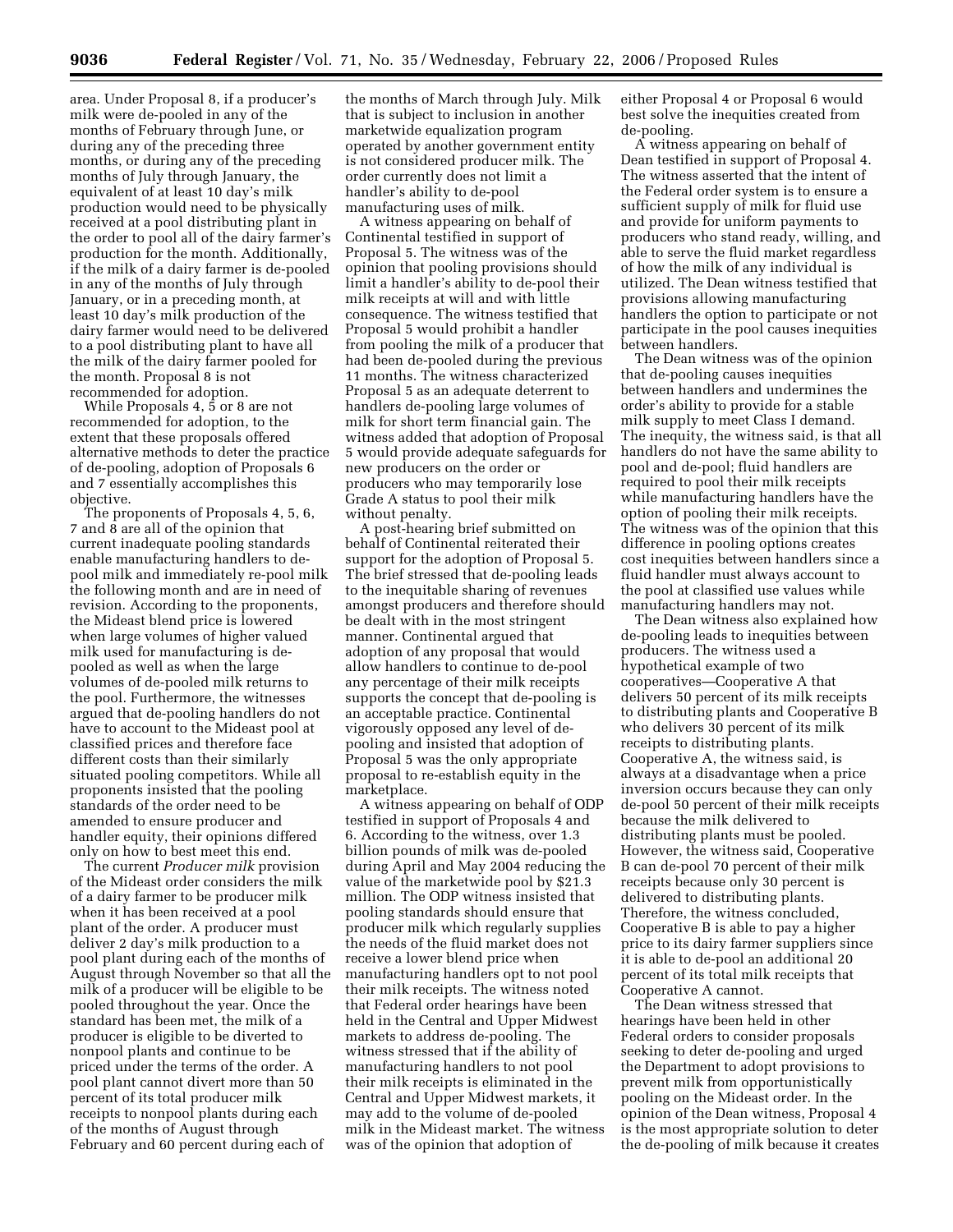large and long-term consequences to handlers who opt to de-pool. The Dean witness believed that should the Department determine that Proposal 4 is not appropriate, Proposal 8 would be the best alternative.

A post-hearing brief submitted on behalf of Dean reiterated support for the adoption of Proposal 4 with a modification. Dean proposed granting the Market Administrator the ability to waive a producer's de-pooled status if the producer was de-pooled after informing its pooling handler that it intended to deliver its milk to another handler. The brief stressed that the intention of Proposal 4 is not to prevent a producer from being pooled because of circumstances out of their control and believed their modification would remedy this potential situation. Dean's brief reiterated that de-pooling results in inequities between both handlers and producers. The brief noted that a provision similar to Proposal 4 is in place in the Northeast order and asserted that it has been very effective in limiting de-pooling.

A witness appearing on behalf of Superior Dairy (Superior) testified in support of Proposal 4. Superior is a pool distributing plant regulated by the Mideast order. The witness said that Proposal 4 should be adopted because the de-pooling actions of some handlers are reducing the blend price paid to producers who regularly and consistently service the needs of the Class I market.

A witness appearing on behalf of OFU testified in support of Proposal 6. The witness said that current regulations allow handlers to take advantage of the Federal order program and not share income generated in the market with pooled producers. The witness supported adoption of Proposal 6 and stressed that adoption of the proposal would discourage manufacturing handlers from not pooling their milk receipts when it is to their financial advantage.

A second witness appearing on behalf of Dean testified in support of Proposals 4, 6, 7, and 8. The witness testified that Proposal 4 would encourage handlers to pool their milk receipts in times of a price inversion since the decision to depool would result in a 12-month penalty. The witness said that adoption of Proposal 4 would also ensure that the de-pooled producer provided service to the Class I market by making substantial and consistent service to fluid distributing plants.

The second Dean witness characterized Proposal 8 as a less desirable alternative to Proposal 4. The difference in the two proposals, the

witness said, is the number of months a producer must meet the 10-day touch base standard to be re-pooled—it is fewer under Proposal 8 and varies depending on the month in which the milk was de-pooled. In general, emphasized the witness, the effects of both proposals would be the same except that if Proposal 8 were adopted, the cost to a de-pooling handler and the benefit to continuously pooled producers would be less.

The second Dean witness testified that Proposal 7 and Proposal 6 are less desirable options to Proposals 4 and 8. According to the witness, if a 115 percent re-pooling standard were adopted it would take a handler who opted to de-pool 90 percent of its milk 17 months to re-pool all the handler's milk receipts. If a handler opted to depool 30 percent of its milk receipts, the witness added, it would only take 3 months to again pool all of its milk receipts. The witness emphasized that the larger the volume of milk a handler opted to de-pool, the longer the length of time a handler would need to requalify all its milk receipts and the more money it would cost the depooling handler. The witness concluded that Proposals 6 and 7 offered a different method for limiting de-pooling that would not be as effective as the method contained in Proposals 4 and 8.

A dairy farmer whose milk is pooled on the Mideast order testified in support of Proposals 4, 5, and 6. The witness testified that in April 2004 their farm lost \$9,000 because of the reduced PPD that resulted from de-pooling. The witness urged the Department to adopt either Proposal 4, 5, or 6 to remedy depooling and to do so on an emergency basis.

A witness appearing on behalf of DFA/MMPA testified in support of Proposal 7. The witness said that Proposal 7 was designed to limit depooling by creating financial consequences for manufacturing handlers who de-pool their milk receipts. The witness testified that members of DFA/MMPA currently depool milk when it is to their advantage but emphasized that de-pooling causes market disorder and should be prohibited.

The DFA/MMPA witness said that depooling is not a new occurrence; however, the volatility of milk prices in recent years has caused more frequent price inversions and subsequent opportunities to de-pool. The witness referenced data presented at a similar proceeding held in the Central order that during the 84 month period from 1993 to 1999, there were 16 months with negative PPD's, 6 of which were in

excess of a negative 50 cents per cwt. However, the witness noted that during the 60 month period from January 2000 through December 2004 the opportunity to de-pool had occurred 51 times.

The DFA/MMPA witness contended that de-pooling causes inequities because similarly situated handlers face different costs in procuring a milk supply. Class I milk is required to be pooled, the witness said, and distributing plants always have to share the additional value of their Class I milk sales with all pooled producers. However, the witness said, a manufacturing handler is not required to account to the pool at classified prices and can therefore retain the revenue generated from not pooling milk when price inversions occur. The witness asserted that manufacturing handlers use the additional revenue generated from de-pooling to pay a higher price to their producers while fluid handlers must use money from their profit margins to pay a competitive price. In this regard, the witness said, Class I handlers are at a disadvantage in competing with manufacturing handlers for a producer milk supply.

Relying on Market Administrator statistics, the DFA/MMPA witness illustrated that in April 2004 manufacturing handlers that may have chosen to not pool their milk receipts were able to keep \$3.78 more per hundredweight than a fluid handler on all their de-pooled milk and could use the proceeds to pay dairy farmers. The witness showed how a supplying handler that delivered one load of milk a day for a month to a Class I plant, would have received \$56,700 less than a manufacturing handler who could opt to de-pool their milk receipts. Relying on Market Administrator statistics, the witness testified that 649.3 million pounds of milk was de-pooled in April 2004. According to the witness, if that milk had been pooled the PPD paid to all producers would have been \$1.66 per cwt higher.

The DFA/MMPA witness testified that Proposal 7 would limit the amount of milk a handler could pool to 115 percent of the handlers prior month pooled milk volume. The witness insisted that the 115 percent standard would create the economic incentive necessary to keep an adequate reserve supply of milk pooled on the order while accommodating reasonable levels of growth in a handler's month-tomonth production and other seasonal production fluctuations. The witness noted that the Market Administrator should be given the discretion to disqualify de-pooled milk from pooling if the Market Administrator believes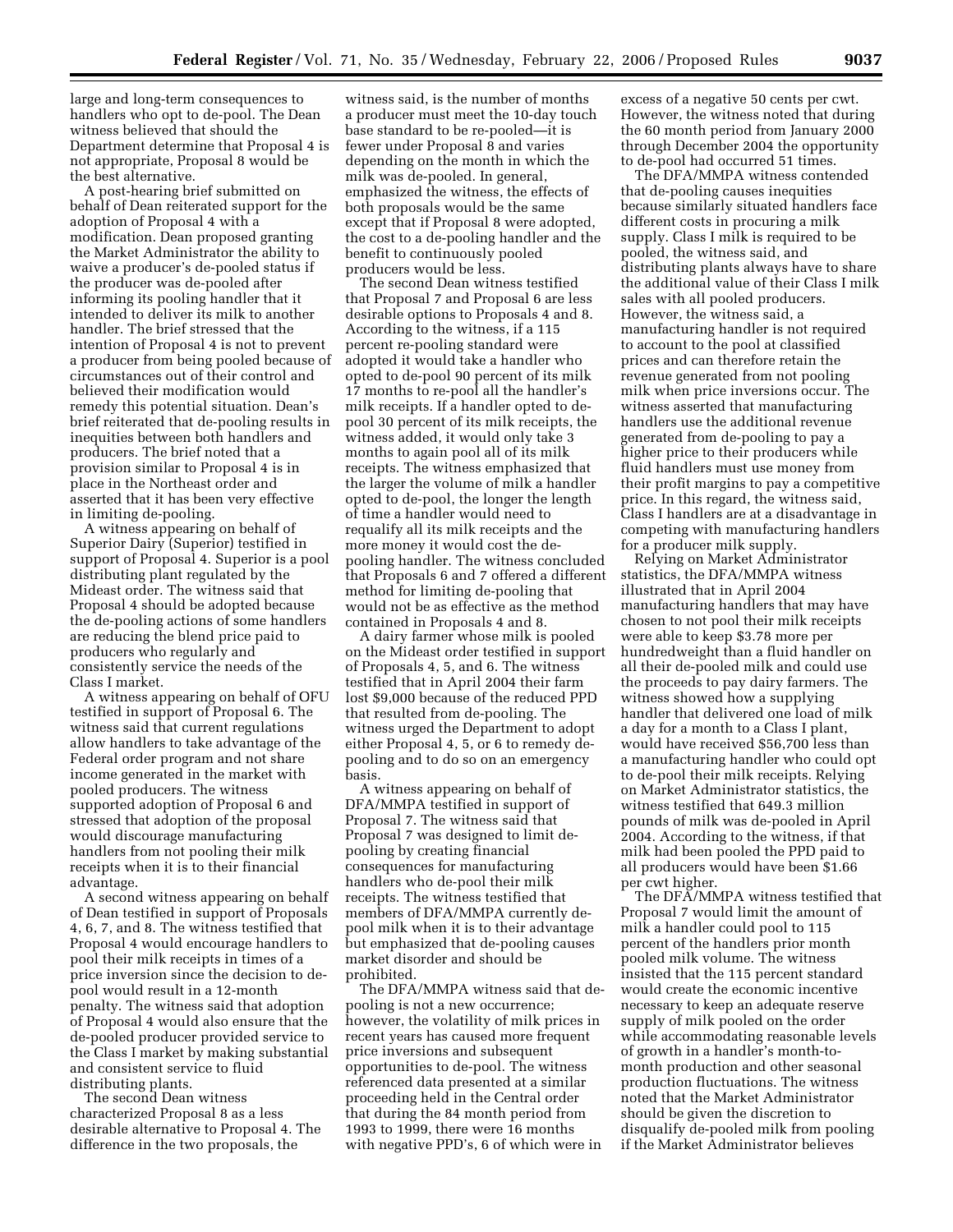that the handler was trying to circumvent the pooling standards.

The DFA/MMPA witness testified that emergency marketing conditions exist without a deterrent to de-pooling that warrant the omission of a recommended decision. The witness was of the opinion that the volatile dairy product markets that gave rise to rapid price increases and price inversions will continue and therefore, should be addressed in an expedited manner.

A post-hearing brief submitted on behalf of DFA/MMPA reiterated their support of Proposal 7. The brief stressed that adoption of Proposal 7, while not completely eliminating a handler's ability to de-pool, would reduce the total volume of de-pooled milk. DFA/ MMPA suggested a modification to Proposal 7 in their post-hearing brief to establish a limit on the volume of milk a handler could pool in March to 120 percent of the their total volume of milk pooled during the prior month. DFA/ MMPA believed that this modification would better accommodate and account for the fewer number of days in the month of February.

The DFA/MMPA brief argued that Proposals 4 and 5 are not appropriate for the Mideast order because they call for stringent and unnecessary changes in the order's pooling provisions. The brief stressed that the intention of Proposal 7 was to improve the pooling standards of the order but not in a manner that would necessitate a change to a handler's business operations.

A witness appearing on behalf of Ohio Farm Bureau Federation testified in support of Proposal 7. The witness was of the opinion that if the current pooling provisions are not amended to deter the practice of de-pooling, prices received by farmers who reliably service the Class I market would decrease. The witness claimed that handlers who depool milk do not share the revenues generated from de-pooling with all pooled producers which lowers returns to producers who are consistently serving the Class I market. The witness added that Federal order hearings concerning de-pooling have been held in other Federal orders. The witness claimed that if de-pooling is not addressed in the Mideast order, milk from other Federal orders may seek to be pooled on the Mideast order. In this regard, the witness said that adoption of Proposal 7 is necessary to ensure that blend prices received by producers who are consistently pooled are not further eroded.

A witness appearing on behalf Prairie Farms Dairy (Prairie Farms) testified in support of Proposal 7. Prairie Farms is a member owned Capper-Volstead

cooperative that pools milk on the Mideast order. The witness testified that since Prairie Farms is required to pool all milk utilized at their distributing plants, all revenues generated from their Class I sales are shared with all pooled producers. The witness noted that Prairie Farms does de-pool its manufacturing milk when it is advantageous but emphasized that this practice is detrimental to producers who are consistently serving the Class I market. The witness urged adoption of Proposal 7 but also offered support for Proposal 6.

Seven dairy farmers whose milk is pooled on the Mideast order testified in support of Proposal 7. The dairy farmers testified that the purpose of the Federal order system is to ensure that pooled producers receive an equitable share of the revenue generated from all classes of milk. The witnesses were of the opinion that the practice of de-pooling caused them to lose a substantial amount of potential income. These witnesses stressed that if a manufacturing handler chooses to pool their milk receipts in months when the PPD is positive, it is only equitable for them to pool their milk receipts when the PPD is negative. The witnesses believed that de-pooling results in producers who consistently service the Class I needs of the market receiving a lower blend price than they otherwise would have if all milk had been pooled. The witnesses maintained that because de-pooling erodes revenues received by pooled producers, the Department should addressed depooling on an emergency basis.

Another dairy farmer witness whose milk is pooled on the Mideast order testified in support of limiting depooling but did not offer support for any specific proposal. The witness said that as a result of de-pooling in the months of April and May 2004, their farm lost over \$6,000. The witness was of the opinion that the Department should act on an emergency basis since the ability for manufacturing handlers to de-pool milk will continue to lower the proceeds received by producers that service the needs of the Class I market.

A witness appearing on behalf of Smith Dairy Products Company testified in support of proposals limiting depooling. Smith operates two distributing plants located in the Mideast marketing area. The witness said that the practice of de-pooling manipulates the intent of the Federal milk order system and results in the lowering of the blend prices paid to producers that service the needs of the Class I market. The witness did not offer support for a specific proposal but urged the Department to eliminate the ability to de-pool milk on

the Mideast order on an emergency basis.

A witness appearing on behalf of Continental testified in opposition to Proposals 4, 6, 7, and 8. The witness opposed adoption of these proposals because they would allow milk delivered to a distributing plant to be immediately re-pooled and maintained that Proposal 5 would be a better option for the marketing area.

A witness appearing on behalf of White Eagle Cooperative Federation (White Eagle) testified neither in support of or opposition to Proposal 7. White Eagle is a federation of cooperatives and independent producers that markets approximately 150 million pounds of milk per month on the Mideast order. The witness asserted that adoption of the 115 percent pooling standard could limit smaller cooperatives from increasing their dairy farmer membership. The witness testified that adoption of Proposal 7 would allow for an increase in the volume of milk pooled above 115 percent if a producer who was pooled on another Federal order sought to become pooled on the Mideast order but would not make the same exception for a producer continually pooled on the Mideast order who increases production. The witness said that if depooling were limited on the Mideast order, de-pooled milk would seek to be pooled on other Federal orders where there are no de-pooling restrictions. The witness was of the opinion that the depooling issue should be handled on a national basis and with a recommended decision where the public could submit comments. These positions were reiterated in their post-hearing brief filed on behalf of White Eagle, Superior Dairy, United Dairy, Guggisberg Cheese, Brewster Dairy, and Dairy Support, Inc.

A post-hearing reply brief submitted on behalf of Dean expressed opposition to Proposal 5. Dean argued that Proposal 5 was too restrictive because it contained no provision to enable depooled milk to become immediately repooled if it was truly needed to service the fluid market later in the month.

All Federal milk marketing orders require the pooling of milk received at pooled distributing plants—which is predominately Class I milk—and all pooled producers and handlers on an order share in the additional revenue arising from higher valued Class I sales. Manufacturing handlers and cooperatives of Class II, III and IV uses of milk who meet the pooling and performance standards make all of their milk receipts eligible to be pooled and usually find it advantageous. Manufacturing handlers and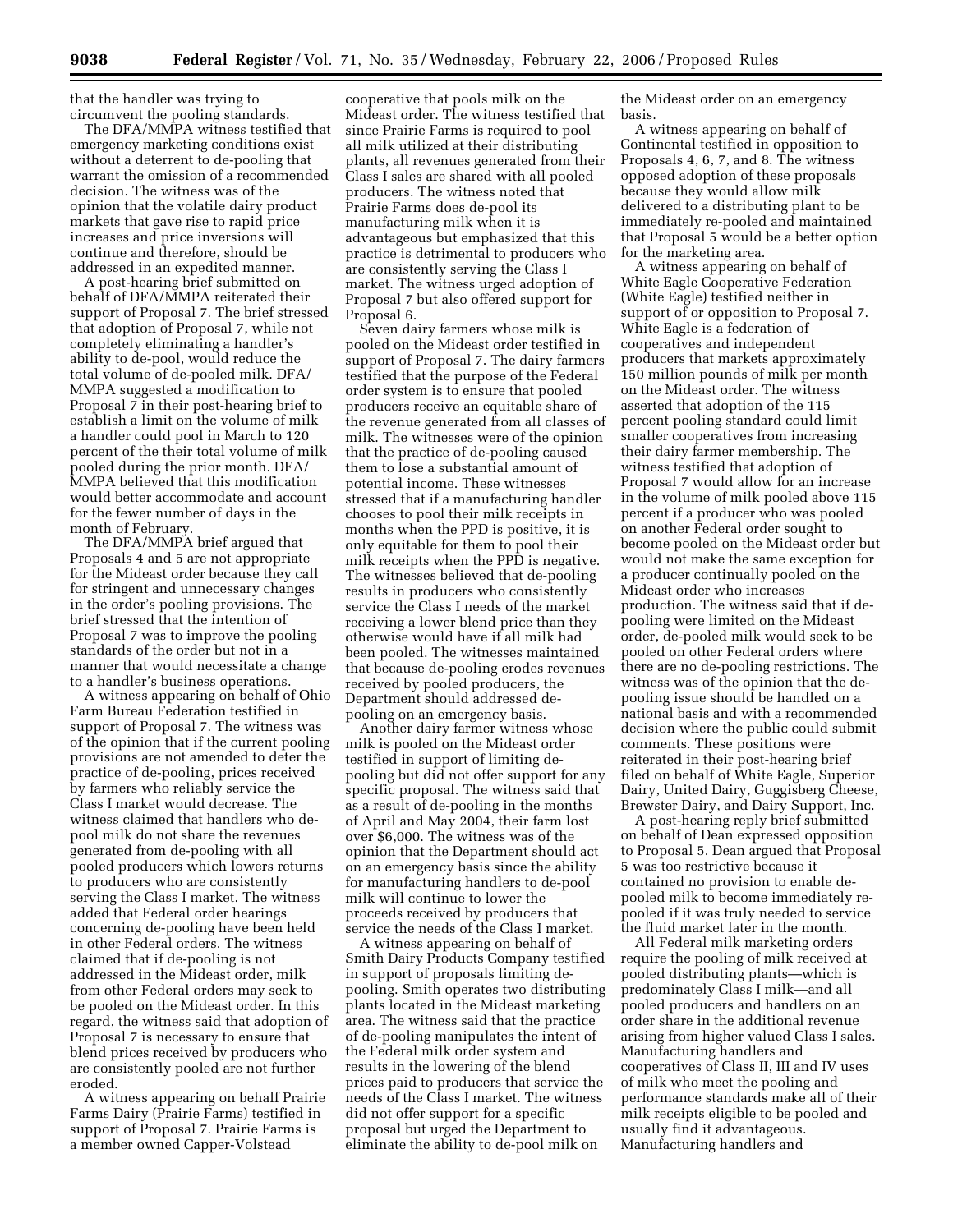cooperatives who supply a portion of their total milk receipts to Class I distributing plants receive the difference between their use-value of milk and the order's blend price. Federal milk orders, including the Mideast order, establish limits on the volume of milk eligible to be pooled that is not used for fluid uses primarily through diversion limit standards. However, manufacturing handlers and cooperatives are not required, as are Class I handlers, to pool all their eligible milk receipts.

According to the record, manufacturing handlers and cooperatives have opted to not pool their milk receipts when the manufacturing class prices of milk are higher than the order's blend price commonly referred to as being ''inverted.'' During such months, manufacturing handlers and cooperatives have elected to not pool all of their eligible milk receipts because doing so would require them to pay into the PSF of the order, the mechanism through which handler and producer prices are equalized. When prices are not inverted, these handlers would pool all of their eligible receipts and receive a payment or draw from the PSF. In receiving a draw from the PSF, such handlers have sufficient money to pay at least the order's blend price to their supplying dairy farmers.

When manufacturing handlers and cooperatives opt to not pool all of their eligible milk receipts in a month, they are essentially avoiding a payment to the PSF. This, in turn, enables them to avoid the marketwide sharing of the additional value of milk that accrues in the higher-valued uses of milk other than Class I. When the Class I price again becomes the highest valued use of milk, or when other class-price relationships become favorable, the record reveals that these same handlers opt to again pool their eligible milk receipts and draw money from the PSF. It is the ability of manufacturing handlers and cooperatives opting to not pool milk and thereby avoid the marketwide sharing of the revenue accruing from non-Class I milk sales that is viewed by proponents as giving rise to disorderly marketing conditions. According to proponents, producers and handlers who cannot escape being pooled and priced under the order are not assured of equitable prices.

The record reveals that since the implementation of Federal milk marketing order reform in January 2000, and especially in more recent years, large and rapid increases in manufactured product prices during certain months have provided the economic incentives for manufacturing

handlers to opt not to pool eligible milk on the Mideast order. For example, during the 3-month period of February to April 2004, the Class III price increased over 65 percent from \$11.89 cwt to \$19.66 cwt. During the same time period, total producer milk pooled on the Mideast order decreased by nearly 40 percent from 1.4 billion pounds to 873 million pounds. When milk volumes of this magnitude are not pooled the impacts on producer blend prices are significant. Producers who incur the additional costs of consistently servicing the Class I needs of the market receive a lower return than would otherwise have been received if they did not continue to service the Class I market. Prices received by dairy farmers who supplied the other milk needs of the market are not known. However, it is reasonable to conclude that prices received by dairy farmers were not equitable or uniform.

The record reveals that ''inverted'' prices of milk are generally the result of the timing of Class price announcements. Despite changes made as part of Federal milk order reform to shorten the time period of setting and announcing Class I milk prices and basing the Class I price on the higher of the Class III or Class IV price to avoid price inversions, large month-to-month price increases in Class III and Class IV product prices sometimes trumped the intent of better assuring that the Class I price for the month would be the highest-valued use of milk. In all orders, the Class I price (and the Class II skim price) is announced prior to or in advance of the month for which it will apply. The Class I price is calculated by using the National Agricultural Statistics Service (NASS) surveyed cheese, butter, nonfat dry milk and dry whey prices for the two most current weeks prior to the 24th day of the preceding month and then adding a differential value to the higher of either the advanced Class III or Class IV price.

Historically, the advance pricing of Class I milk has been used in all Federal orders because Class I handlers cannot avoid regulation and are required to pool all of their Class I milk receipts they should know their product costs in advance of notifying their customers of price changes. However, milk receipts for Class III and IV uses are not required to be pooled; thus, Class III and IV product prices (and the Class II butterfat value) are not announced in advance. These prices are announced on or before the 5th of the following month. Of importance here is that manufacturing plant operators and cooperatives have the benefit of knowing all the classified

prices of milk before making a decision to pool or not pool eligible receipts.

The record reveals that the decision of manufacturing handlers or cooperatives to pool or not pool milk is made on a month-to-month basis and is generally independent of past pooling decisions. Manufacturing handlers and cooperatives that elected to not pool their milk receipts did so to avoid making payments to the PSF and they anticipated that all other manufacturing handlers and cooperatives would do the same. However, the record indicates that normally pooled manufacturing handlers and cooperatives met the pooling standards of the order to ensure that the Class I market was adequately supplied and that they established eligibility to pool their physical receipts including diversions to nonpool plants. Opponents to proposals to deter depooling are of the view that meeting the pooling standards of the order and deciding how much milk to pool are unrelated events. Proponents took the view that participation in the marketwide pool should be based on a long-term commitment to supply the market because in the long-term it is the sales of higher priced Class I milk that adds additional revenue to the pool.

The producer price differential, or PPD, is the difference between the Class III price and the weighted average value of all Class I, II and IV milk pooled. In essence, the PPD is the residual revenue remaining after all butterfat, protein and other solids values are paid to producers. If the pooled value of Class I, II and IV milk is greater than the Class III value, dairy farmers receive a positive PPD. While the PPD is usually positive, a negative PPD can occur when class prices rise rapidly during the sixweek period between the time the Class I price is announced and the time the Class II butterfat and III and IV milk prices are announced. When manufacturing prices fall, this same lag in the announcement of class prices yields a positive PPD.

As revealed by the record, when manufacturing plants and cooperatives opted to not pool milk because of inverted price relationships, PPD's were much more negative. When this milk is not pooled, a larger percentage of the milk remaining pooled will be the ''lower'' priced Class I milk. When manufacturing milk is not pooled the weighted average value of milk decreases relative to the Class II, III or IV value making the PPD more negative. For example, record evidence demonstrated that in April 2004, a month when a sizeable volume of milk was not pooled, the PPD was a negative \$3.78 per cwt. If all eligible milk had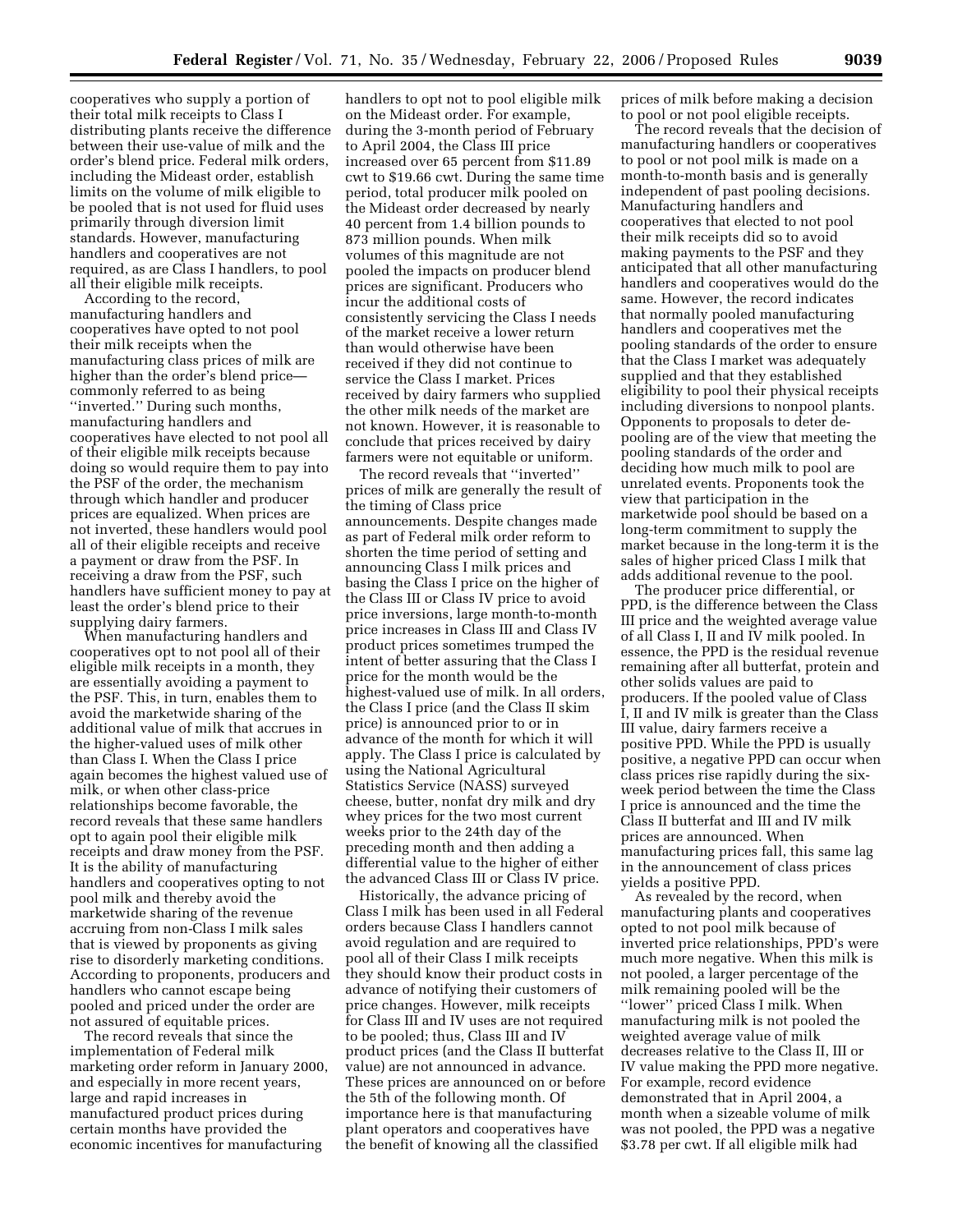been, the PPD would have been \$1.66 per cwt higher or a negative \$2.12 per cwt.

The record reveals that when manufacturing handlers and cooperatives opt to not pool milk, unequal pay prices may result to similarly located dairy farmers. For example, Dean noted that when a cooperative delivers a high percentage of their milk receipts to a distributing plant, it lessens their ability to not pool milk and makes them less competitive in the marketplace relative to other producers and handlers. Other evidence in the record supports conclusions identical to Dean that when a dairy farmer or cooperative is able to receive increased returns from shipping milk to a manufacturing handler during times of price inversions, other dairy farmers or cooperatives who may have shipped more milk to a pool distributing plant are competitively disadvantaged.

The record of this proceeding reveals that the ability of manufacturing handlers and cooperatives to not pool all of their eligible milk receipts gives rise to disorderly marketing conditions and warrants the establishment of additional pooling standards to safeguard marketwide pooling. Current pooling provisions do not require or prohibit handlers and cooperatives from pooling all eligible milk receipts. However, the record reveals that when handlers and cooperatives opt to not pool milk, inequities arise among producers and handlers that are contrary to the intent of the Federal milk marketing order program maintaining orderly marketing conditions.

The record contains extensive testimony regarding the effects on the milk order program resulting from advance pricing and the priority the milk order program has placed on the Class I price being the highest valued use of milk. It remains true that the Class I use of milk is still the highest valued use of milk notwithstanding those occasional months when milk used in usually lower-valued classes may be higher. This has been demonstrated by an analysis of the effective Class I differential values—the difference in the Class I price at the base zone of Cuyahoga County, Ohio, and the higher of the Class III or Class IV price for the 65-month period of January 2000 through May 2005 performed by USDA.1 These computations reveal that the effective monthly Class I differential

averaged \$1.97 per cwt. Accordingly, it can only be concluded that in the longer-term Class I sales continue to be the source of additional revenue accruing to the pool even when, in some months, the effective differential is negative.

Price inversions occur when the wholesale price for manufactured products rises rapidly indicating a tightening of milk supplies to produce those products. It is for this reason that the Department chose the higher of the Class III or Class IV prices as the mover of the Class I price. Distributing plants must have a price high enough to attract milk away from manufacturing uses to meet Class I demands. As revealed by the record, this method has not been sufficient to provide the appropriate price signals to assure an adequate supply of milk for the Class I market. Accordingly, additional measures are needed as a means of assuring that milk remains pooled and thus available to the Class I market. Adoption of Proposal 7 is a reasonable measure to meet the objectives of orderly marketing.

This decision does find that disorderly marketing conditions are present when producers do not receive uniform prices. Handlers and cooperatives opting to not pool milk do not account to the pool at the classified use value of those milk receipts. They do not share the higher classified use value of their milk receipts with all other producers who are pooled on the order are incurring the additional costs of servicing the Class I needs of the market. This is not a desired or reasonable outcome especially when the same handlers and cooperatives will again pool all of their eligible receipts when class-price relationships change in a subsequent month. These inequities borne by the market's producers are contrary to the intent of the Federal order program's reliance on marketwide pooling—ensuring that all producers supplying the market are paid uniform prices for their milk regardless of how the milk of any single producer is used.

It is reasonable that the order contain pooling provisions intended to deter the disorderly conditions that arise when de-pooling occurs. Such provisions maintain and enhance orderly marketing. Accordingly, this decision finds it reasonable to recommend adoption of provisions that would limit the volume of milk a handler or cooperative may pool during the months of April through February to 115 percent of the total volume pooled by the handler or cooperative in the prior month and to 120 percent of the prior month's pooled volume during March. Adoption of this standard will not

prevent manufacturing handlers or cooperatives from electing to not pool milk. However, it should serve to maintain and enhance orderly marketing by encouraging participation in the marketwide pooling of all classified uses of milk.

Consideration was given on whether de-pooling should be considered at a national hearing with other, broader national issued of milk marketing. However, each marketing area has unique marketing conditions and characteristics which have area-specific pooling provisions to address those specific conditions. Because of this, pooling issues are considered unique to each order. This decision finds that it would be unreasonable to address pooling issues, including de-pooling, on a national basis.

Some manufacturing handlers and cooperatives argue that their milk did perform in meeting the Class I needs during the month and this occurred before making their pooling decisions. They argue that the Class I market is therefore not harmed and that the intents and goals of the order program are satisfied. In response to these arguments, this decision finds that the practice of de-pooling undermines the intent of the Federal order program to assure producers uniform prices across all uses of milk normally associated with the market as a critical indicator of orderly marketing conditions. Similarly, handlers and cooperatives who de-pool purposefully do so to gain a momentary financial benefit (by avoiding making payments to the PSF) which would otherwise be equitably shared among all market participants. While the order's performance standards tend to assure that distributing plants are adequately supplied with fresh, fluid milk, the goals of marketwide pooling are undermined by the practice of depooling. Producers and handlers who regularly and consistently serve the Class I needs of the market will not equitably share in the additional value arising momentarily from non-fluid uses of milk. These same producers and handlers will, in turn, be required to share the additional revenue arising from higher-valued Class I sales in a subsequent month when class-price relationships change.

The five proposals considered in this proceeding to deter the practice of depooling in the Mideast order have differences. They all seek to address market disorder arising from the practice of de-pooling. However, this decision does not find adoption of the three ''dairy farmer for other market'' proposals—Proposals 4, 5 and 8 reasonable because they would make it

<sup>1</sup>Official notice is taken of data and information published in Market Administrator Bulletins as posted on individual Market Administrator Web sites.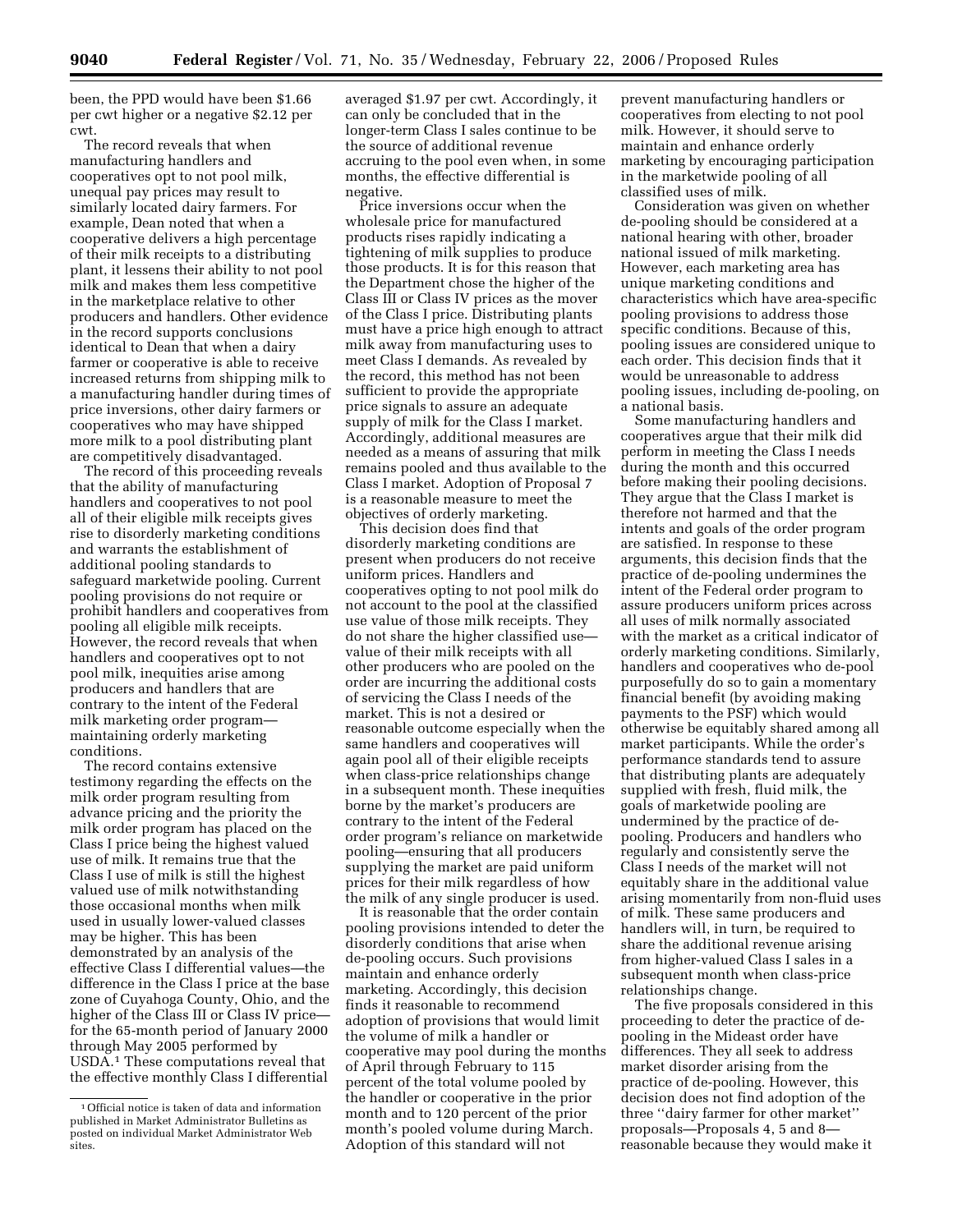needlessly difficult for milk to be repooled and because their adoption may disrupt prevailing marketing channels or cause the inefficient movement of milk. Likewise, Proposal 6, which suggests restricting pooling in a month to 115 percent of the prior month's volume pooled by the handler, is not recommended for adoption. Adoption of this proposal would disrupt current marketing conditions beyond what the record justifies. Therefore, this decision recommends adoption of Proposal 7 to limit the pooling of milk by a handler during the months of April through February to 115 percent of the total milk receipts the handler pooled in the prior month and to 120 percent of the prior month's pooled volume during March because it provides the most reasonable measure to deter the practice of depooling.

Consideration was given to omitting a recommended decision on the issue of de-pooling. The record does not support a conclusion that adoption of measures to deter de-pooling warrant emergency action. The recommended adoption of provisions to limit the volume of milk that can be pooled during the month on the basis of what was pooled in the preceding month warrants public comments before a final decision is issued.

#### *B. Producer Definition*

A proposal published in the hearing notice as Proposal 3, seeking to specify the length of time a dairy farmer may lose Grade A status before losing producer status on the order, is not recommended for adoption. Proposal 3, offered by Dean, seeks to amend the *Producer milk* definition by explicitly stating that a dairy farmer may lose Grade A status for up to 21 calendar days per year before needing to requalify as a producer on the order. The Mideast order does not specify the length of time a dairy farmer may lose Grade A status before needing to requalify as a producer on the order.

Two witnesses appearing on behalf of Dean testified in support of Proposal 3. The Dean witnesses supported adoption of Proposal 3 to provide for 21 days in a year that a producer could lose Grade A approval before needing to reassociate with the Mideast order by making a delivering to a Mideast pool plant. By providing for an exact number of days, the witnesses emphasized, a loss of Grade A status could not be used as a method to de-pool or to circumvent the pooling standards. The witnesses believed that the Market Administrator should be granted the authority to extend the length of time a producer could lose Grade A status before they

would have to requalify if the loss of status was due to circumstances beyond the producers control. A post-hearing brief submitted on behalf of Dean reiterated their belief that this change was necessary to ensure that the repooling standards would not be circumvented.

The *Producer* definition of the Mideast order currently does not define the length of time a producer may lose Grade A status before needing to requalify for producer status on the order. The issue of qualifying for producer status is important since it determines which producers and which producer milk is entitled to share in the revenues arising from the marketwide pooling of milk on the Mideast order.

The definition of ''temporary'' used by the Market Administrator has accommodated the Mideast market by giving producers a reasonable amount of time to regain Grade A status without burdening the market with excessive touch-base shipments or recordkeeping requirements. Limiting the time period a producer can lose Grade A status would require handlers and the Market Administrator to track the producer's loss of Grade A status throughout the year to determine when the 21 day limit is reached.

This decision finds that the additional touch-base shipments that would be required for a dairy farmer to requalify for producer status on the order would cause uneconomic shipments of milk. Additionally, the increased recordkeeping requirements would burden not only the handlers but also the Market Administrator's office without contributing to the goals and application of the proposed amendments to the pooling standards contained in this decision. Accordingly, Proposal 3 is not recommended for adoption.

## **2. Transportation Credits**

A proposal offered by DFA and published in the hearing notice as Proposal 9 and as modified at the hearing, seeking to establish a transportation credit provision is not recommended for adoption. Proposal 9 seeks to establish a year-round transportation credit on shipments of milk from farms to distributing plants at a rate of \$0.0031 per cwt per mile. A separate rate of \$0.0024 per cwt per mile for eligible milk movements in the State of Michigan was offered as a modification by MMPA. The credit would not be applicable on the first 75 miles of movement and would be limited to 350 miles. The Mideast order does not currently provide for transportation credits.

A witness appearing on behalf of DFA/MMPA testified that the establishment of a transportation credit in the Mideast order is warranted because the cost of supplying the Class I market is not being equitably borne by all pooled producers. The witness testified that all producers benefit from Class I sales because the revenue generated is distributed through the marketwide pool. In particular, the witness said that all pooled producers were not equitably sharing in the costs of transporting supplemental supplies to meet Class I demand. The witness was of the opinion that Federal order prices should reimburse producers for the cost of transporting milk supplies to Class I plants when needed. The witness emphasized that Proposal 9 is designed to equitably distribute some the cost of transporting those Class I milk supplies with all pooled producers.

The DFA/MMPA witness explained that the proposed exemption of the first 75 miles of eligible milk movement recognizes the producer's responsibility to deliver their milk to the market. The 75 mile exclusion was appropriate, the witness contended, because in the two northern reserve supply regions of Michigan and northern Ohio, the average distance milk travels to a distributing plant is 71 and 74 miles, respectively. The witness also said that a maximum applicable milk movement of 350 miles is a reasonable safeguard to prevent milk from traveling from great distances solely to receive the transportation credit. The DFA/MMPA witness also noted that the Market Administrator should be given the discretion to adjust the transportation credit rate if market conditions warrant. The witness asserted that the market's blend price would be reduced by approximately \$0.0297 per cwt per month if Proposal 9 was adopted. The witness maintained that a small reduction in the blend price received by farmers to cover a transportation credit was justified because of the benefit they would receive from having Class I plants fully supplied.

The DFA/MMPA witness contended that the northern region of the Mideast marketing area is a milk surplus region while the southern portion of the marketing area is usually a milk deficit region. The witness said that often surplus milk from the northern region of the marketing area must be transported long distances to supply the southern region for Class I use. Before Federal order reform, the witness asserted, the pricing structure of the Federal order program provided location adjustments that encouraged milk to move to Class I plants because the difference in the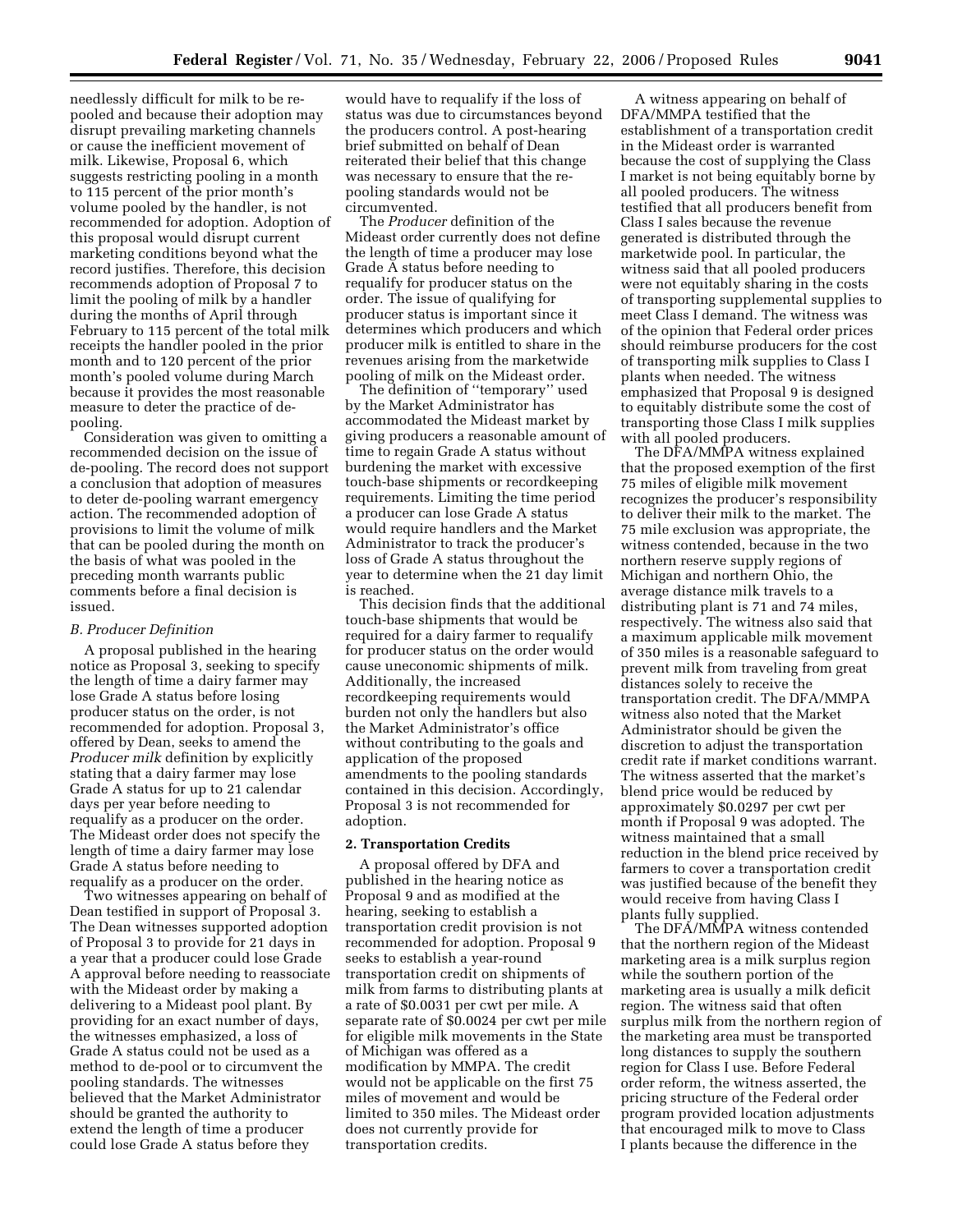Class I differentials between the surplus and deficit areas provided producers sufficient reimbursement for the transportation costs incurred. However, the witness stressed, the Mideast order's current Class I differential values between surplus and deficit areas do not provide sufficient incentive to encourage this north to south movement of milk.

According to the DFA/MMPA witness, the cost to move a load of milk within the Mideast marketing area from a \$1.80 Class I differential zone to a \$2.20 Class I differential zone is \$0.66 per cwt. However, the order's Class I differential's only provided a \$0.40 per cwt incentive to transport that milk. The result, said the witness, is that Class I handlers have to pay additional money to fulfill their Class I needs although all pooled producers benefit from the higher returns generated from those Class I sales. The witness maintained that Federal order prices should cover all transportation costs for supplemental milk supplies and stressed that the proposed transportation credit only seeks to recoup 66 percent of that cost.

The DFA/MMPA witness provided over-order premium and cost information experienced by DFA when delivering supplemental milk supplies. The witness said that the average overorder premium charged for supplemental milk in 2004 was \$1.72 per cwt. The witness explained that after subtracting out various customer credits, transportation costs, zone adjustments and give up charges, the net return, on average, was \$0.71 per cwt to pay producers and cover the operating costs of the cooperative. The witness discussed the marketing decisions of DFA for October 2004, a month when supplemental supplies are historically needed. The witness said that in October 2004 DFA purchased over 21 million pounds of supplemental milk for delivery to distributing plants in the Mideast marketing area. After subtracting costs from the over-order premium, there was an average of \$0.45 per cwt to pay producers and cover operating costs. The witness estimated that if Proposal 9 had been in place during October 2004, DFA would have received an \$0.08 per cwt transportation credit on its supplemental supplies of Class I milk.

A post-hearing brief submitted on behalf of DFA/MMPA reiterated their position that transportation credits for the Mideast order are appropriate to ensure that all pooled producers will more equitably bear some costs in servicing the Class I market. The brief also argued that Proposal 9, as modified at the hearing, contained appropriate

mileage limits to safeguard against handlers seeking to pool milk on the order solely for the purpose of receiving the credit.

The DFA/MMPA brief contended that the Mideast marketing area lacks sufficient supplemental supplies within the marketing area to service the Class I needs of the market. The brief reiterated that DFA/MMPA members are currently bearing a disproportionate share of the cost of supplying the Class I market because they have to transport milk long distances but are not reimbursed for the additional transportation costs incurred. The brief reiterated that while there are reserve supplies of milk in northern regions of the marketing area that could be delivered to the deficit southern regions, the Class I differential does not sufficiently reimburse the additional transportation cost.

A witness appearing on behalf of Foremost Farms USA Cooperative (Foremost) and Alto Dairy Cooperative (Alto) testified in support of establishing a transportation credit provision. Hereinafter, this decision will refer to these entities as ''Foremost, *et al.*'' Foremost, *et al.*, are dairy farmer owned cooperatives that market milk and supply distributing plants in the Mideast marketing area. The witness was of the opinion that a transportation credit on producer milk delivered to distributing plants was warranted because of the high cost of servicing Class I plants in the Mideast marketing area. The witness explained that on average, the distance from farms to distributing plants in the Mideast marketing area is longer than the distance between farms and manufacturing plants. Therefore, the witness was of the opinion that since producers pay the transportation cost for their milk, a producer delivering to a distributing plant will always receive a lower price for their milk because their transportation costs will be greater.

The Foremost, *et al.*, witness also offered a modification to Proposal 9 that the proposed transportation credit should apply to milk transfers from pool supply plants to pool distributing plants. The witness testified that from 2002 through 2004, Foremost delivered approximately 20 million pounds of milk from their pool supply plants to pool distributing plants during the months of August through November. However, the witness said, under the provision as proposed by DFA/MMPA, these milk transfers would not have received the transportation credit. The witness noted that the Upper Midwest order provides for transportation and assembly credits for milk transferred

from supply plants to distributing plants and that a transportation credit provision for the Mideast order should also be applicable for plant-to-plant milk movements.

The Foremost, *et al.*, witness explained that the Mideast Milk Marketing Agency (MEMMA), of which Foremost is a member, markets the milk of is members and charges Class I handlers an over-order premium for milk delivered to their plants. The premium charges are negotiated between MEMMA and the individual distributing plants, the witness explained. The witness was of the opinion that to remain competitive with other suppliers and for their customers to remain competitive in the market, MEMMA cannot increase their overorder premiums to a rate that would compensate the costs of moving milk as would a transportation credit.

A post-hearing brief submitted on behalf of Foremost, *et al.,* maintained their support of Proposal 9 with their modification to include plant-to-plant milk movements as eligible for a transportation credit. The brief contended including credits for plantto-plant transfers is appropriate because, in their opinion, all Class I milk shipments to distributing plants should be eligible for a transportation credit.

A witness appearing on behalf of Michigan Milk Producers Association (MMPA) testified in support of establishing a transportation credit for Class I milk with a modification. The witness proposed that a lower rate be applicable for milk movements within the State of Michigan.

According to the MMPA witness, trucks used to haul milk within the State of Michigan are often larger because of higher gross weight limits allowed by the State. Typically, a trailer that can hold up to 90,000 pounds of milk, results in transportation costs of approximately \$0.0036 per loaded mile, the witness noted. However, in keeping with testimony offered by DFA/MMPA for partial reimbursement of transportation cost, the witness said, Michigan distributing plants receiving milk from Michigan farms should receive a lower credit rate of \$0.0024 per loaded mile. Otherwise, the witness said, Michigan handlers would recoup more than 67 percent of their actual transportation cost. The witness was of the opinion that the gain to producers from having all Class I needs satisfied outweighed the small reduction that a transportation credit would have on the blend price.

The MMPA witness testified that the Producer Equalization Committee (PEC), which was identified as the over-order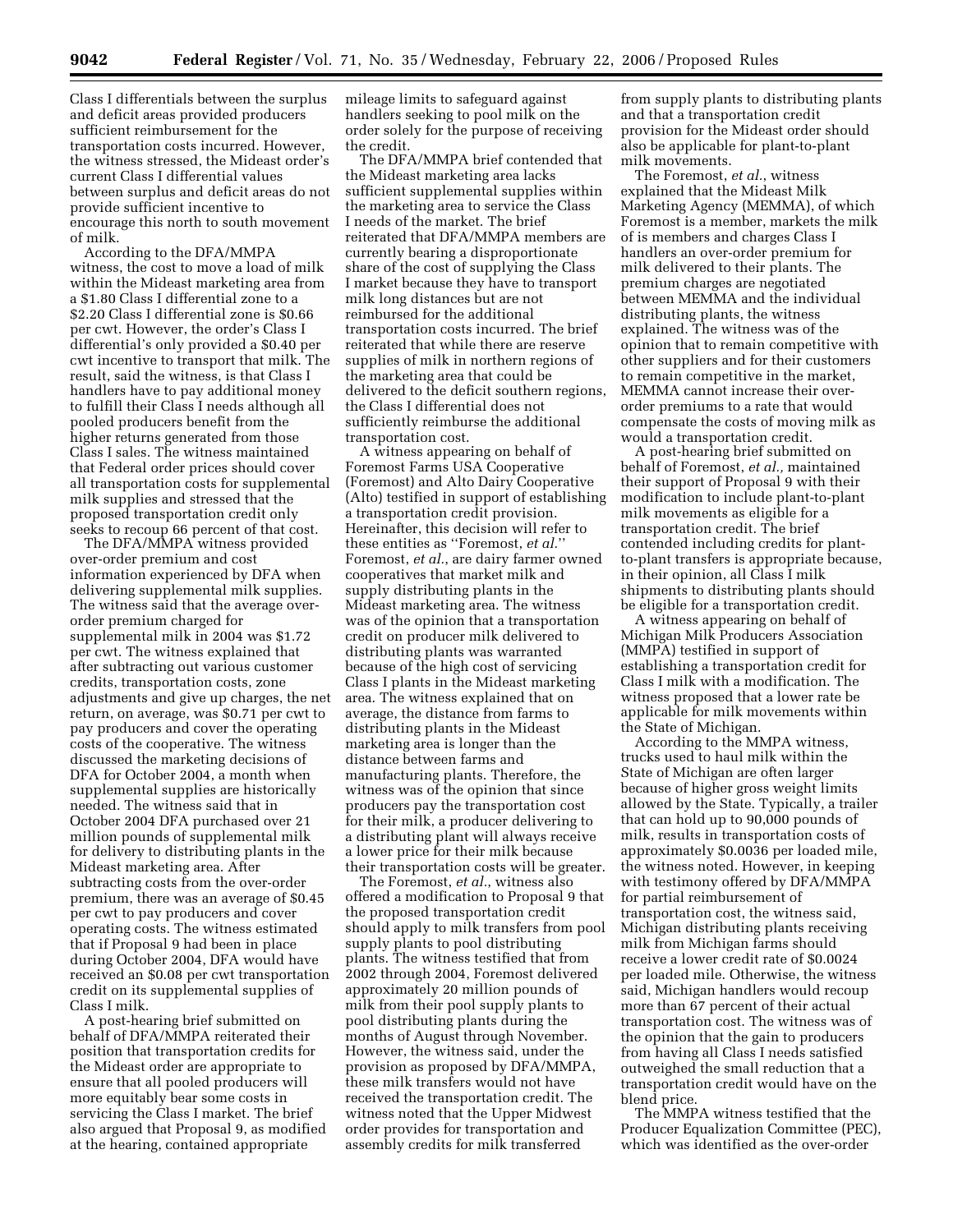pricing agency in Michigan, charges an over-order premium for Class I and II milk. According to the witness, these premiums over the previous 2 years have ranged from \$1.40 to \$1.65 per cwt. The witness explained that PEC pools its over-order revenue and equitably distributes it among participating producers. According to the witness, individual producers who incurred higher transportation costs for shipping milk a long distance will sometimes receive a larger share of the over-order revenue.

The MMPA witness testified in opposition to the Foremost, *et al.,*  modification to provide transportation credits on plant-to-plant milk movements. The witness argued that transportation credits should be used to promote efficient movements of milk and that shipping milk directly from farms to distributing plants in the Mideast marketing area is the most efficient movement. The witness was of the opinion that data provided by the Market Administrator demonstrated that there are adequate reserve supplies located within reasonable distances for farm-to-distributing plant deliveries. The witness asserted that providing a transportation credit on milk transfers between plants would encourage milk to be pooled from plant locations far from the marketing area and would inappropriately qualify producers—who would not be reliable suppliers of milk for the Class I needs of the Mideast market—to be pooled on the order. A post-hearing brief submitted on behalf of MMPA reiterated their support for establishing a transportation credit for Class I milk as they modified it during the hearing and opposition to including milk delivered from pool supply plants to pool distributing plants.

A brief submitted on behalf of Dean expressed support for adopting a transportation credit provision with a modification. The brief said that providing a transportation credit to reimburse the cost of supplying the Class I market is appropriate, but expressed concern with exempting the proposed first 75 miles of milk movement from receiving the credit. Dean believed that such an exemption discriminates against local farmers that supply Class I plants.

The Dean brief also asserted that if producer milk receives a transportation credit for supplying the Class I market, milk from that same farm should not be permitted to divert to a plant that is located outside the Mideast marketing area. The brief explained that milk diverted to plants outside the marketing area should be viewed as ''dairy farmer for other markets'' milk. While Dean

acknowledged that such treatment of out-of-area diverted milk is a major change to Proposal 9, their brief nevertheless proposed that for milk diverted to out-of-area plants from the same farm that milk receives a transportation credit, such milk should not count as shipments for the purpose of meeting the order's touch-base standard.

Seven dairy farmers whose milk is pooled on the Mideast order testified in support of establishing a transportation credit for Class I milk. Five of the dairy farmers were members of cooperatives and two were independent dairy farmers. The dairy farmers were of the opinion that the entire market should bear the costs associated with serving the Mideast Class I market, not solely the cooperatives that provide supplemental supplies to the order's distributing plants.

A witness appearing on behalf of OFU testified in opposition to adopting transportation credits. The witness said that a transportation credit would discourage the use of local milk to supply Mideast order pool plants.

A witness appearing on behalf of Prairie Farms testified in opposition to adopting transportation credits for Class I milk. The witness said that the modified transportation credit proposals would provide no benefit to Prairie Farms members who supply distributing plants because most of their producers are located less than 75 miles from the plant. The witness contended that transportation credits in the Mideast order would lead to inefficient milk movements for the sole purpose of receiving a credit.

A witness appearing on behalf of Smith Dairies testified in opposition to adopting transportation credits for Class I milk. The witness was of the opinion that providing a transportation credit would reduce the blend price paid to pooled producers who consistently supply distributing plants. The witness stressed that handlers who have supply agreements with distributing plants should account for their transportation costs of supplemental supplies and not ask the government for regulatory relief. The witness also asserted that the handler's business model should account for all transportation costs of milk from the farm to the retail customer. The witness was of the opinion that transportation credits could give a competitive advantage to those handlers that receive the credit. The witness said that when Smith Dairies purchases supplemental supplies, the price negotiated for the supplemental supplies does cover transportation costs and a transportation credit would be additional reimbursement.

A brief submitted on behalf of Continental expressed opposition to the transportation credit provision. Continental believed that adopting Proposal 9 would only benefit the proponents of the proposal and would reduce the blend price paid to close-in producers who supply a distributing plant. The brief stated that Continental's major concern was that the credit would be paid by the handlers with no guarantee that the credit would be transferred to a non-cooperative producer who incurred hauling costs. Continental was of the opinion that adoption of the proposal could pressure non-members into joining a cooperative and thereby limit producer choices as to where they can market their milk.

The Agricultural Marketing Agreement Act of 1937 (AMAA), as amended, provides authority for milk marketing orders to contain provisions for making payments to handlers for performing services that are of marketwide benefit. In this context, a marketwide service payment is a charge to all producers whose milk is pooled on the order, regardless of the use classification of such milk. The payment, in the form of a credit, is deducted from the total value of all milk pooled before computing the order's blend price. The AMAA identifies services that may be of marketwide benefit to include, but are not limited to: (1) Providing facilities to furnish additional supplies of milk needed by handlers and to handle and dispose of milk supplies in excess of quantities needed by handlers; (2) handling on specific days quantities of milk that exceed quantities needed by handlers; and (3) transporting milk from one location to another for the purpose of fulfilling requirements for milk of a higher use classification or for providing a market outlet for milk of any use classification.

Proposal 9, as proposed and modified by DFA/MMPA seeks to establish a transportation credit as a marketwide service payment for milk shipped directly from dairy farms to distributing plants. The credit would only be applicable to milk classified as Class I and would be paid at a rate of \$0.0031 per cwt per mile. The credit would not apply to the first 75 miles of applicable milk movements because this is the typical distance milk moves from farm to distributing plants in the marketing area. Receipt of the credit would be limited to not more than 350 miles because the Class I needs of the marketing area are satisfied without the need to reach further for a supply. In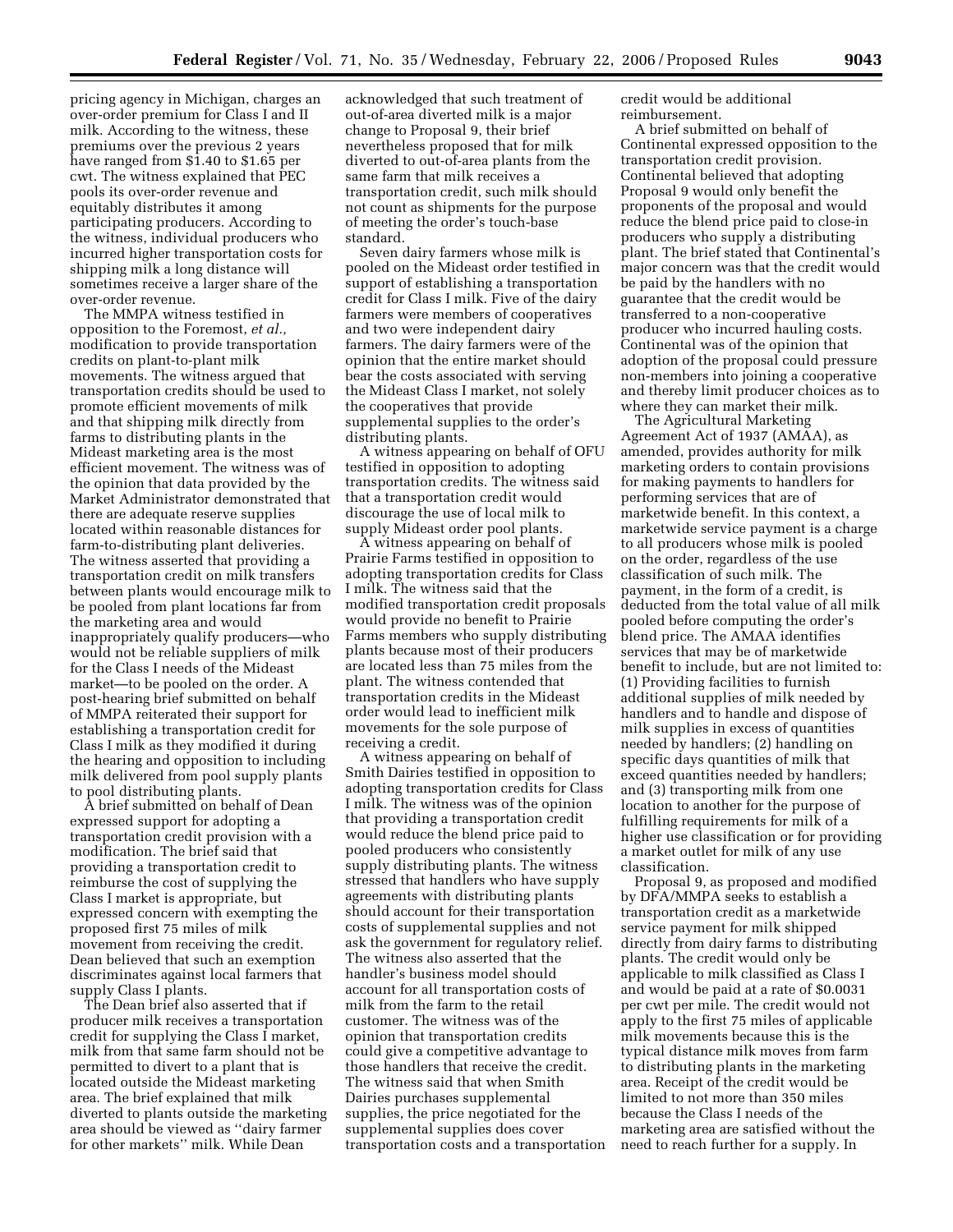light of testimony that higher gross vehicle weight limits are provided in the State of Michigan, MMPA proposed a modification to establish a separate and lower transportation credit rate of \$0.0024 per cwt per mile for intra-state milk movements from farms to distributing plants in the State of Michigan. Foremost, *et al.,* sought to expand the adoption of transportation credits for milk transfers between supply plants and distributing plants because milk transferred from supply plants, like direct-shipped milk, also serves the Class I market and should therefore be eligible for a transportation credit. This modification was not supported by DFA or MMPA, the proponents of Proposal 9.

An example of a Federal milk marketing order that currently provides for a marketwide service payment is the transportation and assembly credits employed in the Upper Midwest milk marketing order. The transportation and assembly credit provisions of the Chicago Regional order were carried into the provisions of the current Upper Midwest order as part of Federal order reform. The transportation credit feature of the provision provides transporting handlers with a credit of \$0.028 per cwt per mile for milk transfers from pool supply plants to pool distributing plants. The credit is deducted from the total value of all milk pooled on the order. Because the transportation credit reduces the total dollar value of the milk pooled, it results in a lower blend price paid to all producers.

These provisions were first implemented in 1987 to ensure that the costs of serving the Class I market of the Chicago Regional marketing area were more equitably shared among all market participants that benefited from the additional revenue generated from Class I sales. Because of the very liberal pooling standards of the Upper Midwest order, much of the milk is pooled through the diversion process by having delivered one day's production to a pool plant. Since such milk is then pooled on a continuing basis, it is considered equitable that such milk bears some of the cost of supplying the Class I market on a continual basis. The credit was maintained in the larger consolidated Upper Midwest order for the same reasons. The transportation credit, as proposed and modified by proponents in this proceeding, differs from the transportation credit provision of the Upper Midwest order. The principal difference is that as proposed, the credit would be paid to the receiving handler for milk delivered direct from farms to distributing plants.

The dairy-farmer cooperative proponents argue that in their capacity as producers they are bearing an inequitable share of the cost of supplying the supplemental needs of the marketing area's Class I market. In this regard, they assert that while all pooled producers are benefiting from Class I sales in the market, cooperative member producers supply a greater percentage of supplemental milk to Class I plants, and thus conclude that they are inequitably bearing the cost of providing supplemental supplies during certain times of the year.

The cooperative witnesses contend that when independently supplied distributing plants need supplemental supplies, such supplemental supplies are acquired from cooperatives. However, the cooperatives over-order premiums have been determined well before the start of the months when supplemental milk supplies are needed without adjusting for the generally farther distance any given particular load of milk must be transported. Even though proponents seek transportation credits year-round, the evidence reveals that it is the additional cost burden they bear providing supplemental milk supplies in the fall months, using October 2004 as a representative month, which Proposal 9 seeks to address. The basis of the argument advanced by the proponents was that without a transportation credit, meaningful cost recovery is not otherwise obtainable from receiving handlers. The record evidence does not support concluding that this burden is experienced in every month of the year.

The proponent cooperatives also asserted that the Class I differentials of the Mideast marketing area do not offer sufficient incentive to attract Class I milk to distributing plants in certain portions of the Mideast area. This failure, the proponent cooperatives say, places them as Class I suppliers at a competitive disadvantage relative to other Class I suppliers who are not supplying supplemental needs. The cooperatives proposed the establishment of a transportation credit provision as a means of offsetting a portion of the total additional cost of supplying Class I plants that the Class I differentials do not adequately compensate.

The proponents noted that the structure of the Mideast market, namely plant consolidation, diminished milk supplies in certain areas and transportation costs have increased since the Class I differentials were implemented in 2000. Amending the Class I differentials to more equitably reimburse Class I suppliers for

transportation costs was another option considered but rejected by the proponents. They were of the opinion that changing the Class I price surface would have been very difficult and concluded that providing for transportation credits would be a satisfactory alternative to pricing problems. Proponents estimated that the impact of the proposed transportation credit on the Mideast order blend price per month, if adopted, would be a reduction of approximately \$0.0297 per cwt.

This decision finds that the record of this proceeding does not support the adoption of a transportation credit provision in the Mideast marketing area. The proponents requested a year-round transportation credit for Class I milk deliveries but did not offer sufficient evidence to justify establishment of the credit. Evidence presented at the hearing for the volume and cost of milk deliveries was limited to the fall month of October 2004. Testimony offered in support of the establishment of a transportation credit spoke primarily of the need for partial cost recovery for the transportation of supplemental supplies in the fall months. Because the record contains no data for other months it is difficult to determine to what extent distant milk is moving to the Mideast market as supplemental supplies. Additionally, it is not possible to determine what portion of the distant supplies revealed in the October data are displacing local milk at distributing plants for producer qualification purposes only.

The proponents did provide average cost and revenue data regarding supplemental milk supplies for 2004. The DFA witness testimony compared average milk procurement costs for October 2004 with average annual procurement costs. The two largest changes in procurement costs during the month of October, when compared to the annual average, were for ''give-up charges'' and for ''supplemental hauling costs.'' If the annual average procurement costs are adjusted to remove the impact of supplemental procurement costs calculated for August through November, it is estimated that supplemental hauling costs increased \$0.27 and give-up charges increased \$0.22 on average in the fall when compared to the average cost as extrapolated for the remainder of the year. This analysis concludes that the give-up charges are a major portion of the costs associated with the supplemental supply. This may indicate that the performance standards for the order are too low. It should be noted that the diversion limits were reduced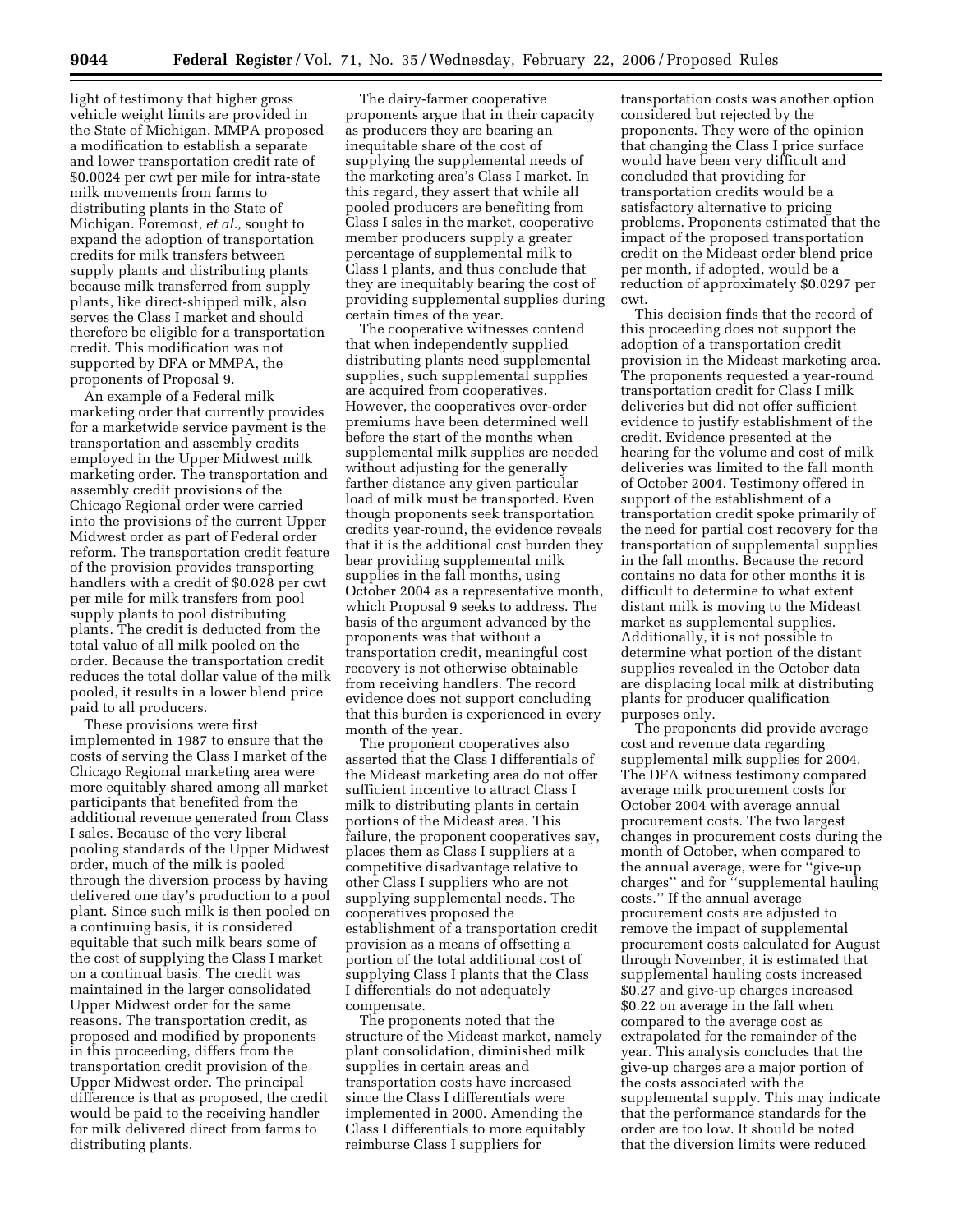and the supply plant shipping standards received by all dairy farmers when were increased on an interim emergency basis as a result of this proceeding.

Due to the lack of data detailing the total cost of procuring supplemental supplies of milk and an estimate of the annual revenue generated by the transportation credit, no finding can be made that Proposal 9 should be adopted. Of particular concern is the possibility that the credit could be applicable to current and customary supply arrangements. This would result in a producer financed hauling subsidy on a year-round basis that is not related to any supplemental supplies or marketwide services.

Additionally, it is unclear why government intervention is needed to essentially require producers to supplement the milk procurement costs of handlers located in milk deficit sections of the marketing area. Such a transportation credit would disadvantage handlers located in nondeficit regions of the marketing area that wish to distribute packaged milk products in the deficit regions. The full cost of transporting packaged Class I milk into the deficit regions would be borne by the distributing handler but the cost of transporting bulk milk into the deficit region for subsequent processing would be partially funded by all producers through the transportation credit. The proponent's testimony throughout the proceeding stressed that they are unable to recoup their transportation costs from the marketplace. However, the evidence does not support these assertions. Both DFA and MMPA witnesses revealed that they are able to charge Class I handlers adequate over-order premiums to cover their transportation costs. The proponents asserted that these transportation costs should instead be recouped through marketwide pooling so that they can return a greater portion of the over-order premium to their members. The additional transportation cost of supplemental milk supplies is recovered from handlers who benefit by having such milk made available to satisfy demands.

Cooperatives who deliver supplemental supplies to distributing plants are providing those handlers with the benefit of a supply to meet their demands. However, in return the cooperative receives the benefit of an over-order premium to cover any additional costs it may incur and, if possible, return a higher price to its members. The cooperative also benefits in that these supplemental deliveries are used to satisfy the cooperative's longterm performance standards. It is not reasonable to lower the blend prices

transportation costs are adequately recovered from the Class I handler who needs the milk to meet demands.

This recommended decision finds that government intervention through the adoption of the proposed year-round transportation credit provision is not warranted. The record of this proceeding does not reveal that there are additional costs that cannot be recouped in the marketplace without such intervention.

## Rulings on Proposed Findings and Conclusions

Briefs and proposed findings and conclusions were filed on behalf of certain interested parties. These briefs, proposed findings and conclusions, and the evidence in the record were considered in making the findings and conclusions set forth above. To the extent that the suggested findings and conclusions filed by interested parties are inconsistent with the findings and conclusions set forth herein, the requests to make such findings or reach such conclusions are denied for the reasons previously stated in this decision.

## General Findings

The findings and determinations hereinafter set forth supplement those that were made when the Mideast order was first issued and when it was amended. The previous findings and determinations are hereby ratified and confirmed, except where they may conflict with those set forth herein.

(a) The tentative marketing agreement and the order, as hereby proposed to be amended, and all of the terms and conditions thereof, will tend to effectuate the declared policy of the Act;

(b) The parity prices of milk as determined pursuant to section 2 of the Act are not reasonable in view of the price of feeds, available supplies of feeds, and other economic conditions which affect market supply and demand for milk in the marketing area, and the minimum prices specified in the tentative marketing agreement and the order, as hereby proposed to be amended, are such prices as will reflect the aforesaid factors, insure a sufficient quantity of pure and wholesome milk, and be in the public interest; and

(c) The tentative marketing agreement and the order, as hereby proposed to be amended, will regulate the handling of milk in the same manner as, and will be applicable only to persons in the respective classes of industrial and commercial activity specified in, the marketing agreement upon which a hearing has been held.

Recommended Marketing Agreement and Order Amending the Order

The recommended marketing agreement is not included in this decision because the regulatory provisions thereof would be the same as those contained in the order, as hereby proposed to be amended. The following order amending the order, as amended, regulating the handling of milk in the Mideast marketing area is recommended as the detailed and appropriate means by which the foregoing conclusions may be carried out.

#### **List of Subjects in 7 CFR Part 1033**

Milk marketing orders.

For the reasons set forth in the preamble, 7 CFR part 1033, is proposed to be amended as follows:

# **PART 1033—MILK IN THE MIDEAST MARKETING AREA**

1. The authority citation for 7 CFR part 1033 continues to read as follows:

**Authority:** 7 U.S.C. 601–674.

2. Section 1033.13 is amended by revising paragraph (e), to read as follows:

## **§ 1033.13 Producer milk.**

\* \* \* \* \* (e) Producer milk of a handler shall not exceed the limits as established in § 1033.13(e)(1) through § 1033.13(e)(3).

(1) Producer milk for the months of April through February may not exceed 115 percent of the producer milk receipts of the prior month. Producer milk for March may not exceed 120 percent of producer receipts of the prior month; plus

(2) Milk shipped to and physically received at pool distributing plants and allocated to Class I use in excess of the volume allocated to Class I in the prior month; plus

(3) If a producer did not have any milk delivered to any plant as other than producer milk as defined under the order in this part or any other Federal milk order for the preceding three months; and the producer had milk qualified as producer milk on any other Federal order in the previous month, add the lesser of the following:

(i) Any positive difference of the volume of milk qualified as producer milk on any other Federal order in the previous month, less the volume of milk qualified as producer milk on any other Federal order in the current month, or

(ii) Any positive difference of the volume of milk qualified as producer milk under the order in this part in the current month less the volume of milk qualified as producer milk under the order in this part in the previous month.